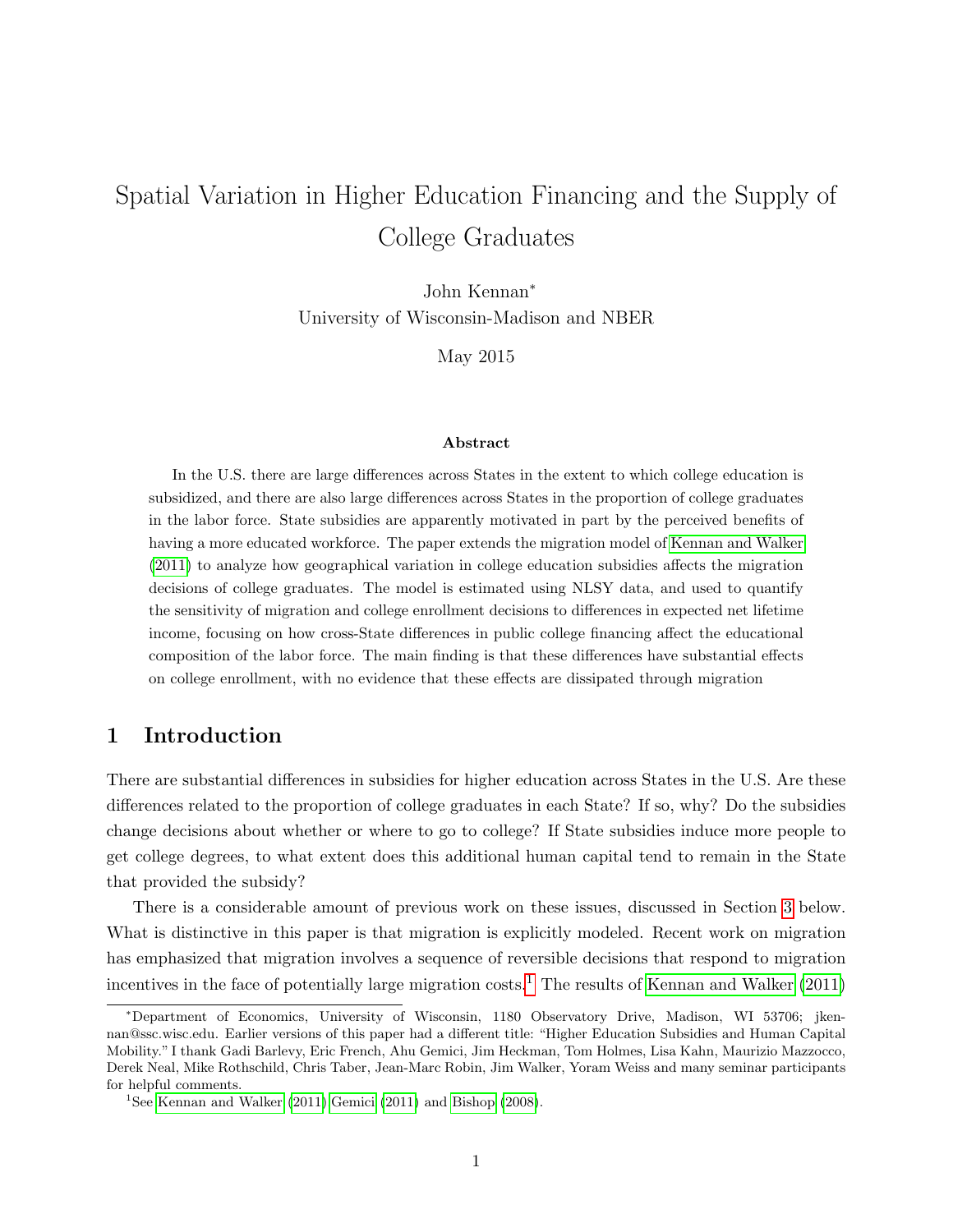

<span id="page-1-0"></span>Figure 1: Birth and Work Locations of College Graduates, 2000

indicate that labor supply responds quite strongly to geographical wage differentials and location match effects, in a life-cycle model of expected income maximization. The model is related to earlier work by [Keane and Wolpin](#page-27-1) [\(1997\)](#page-27-1), who used a dynamic programming model to analyze schooling and early career decisions in a national labor market. [Keane and Wolpin](#page-27-1) [\(1997\)](#page-27-1) estimated that a \$2000 tuition subsidy would increase college graduation rates by 8.4%. This suggests that variation in tuition rates across States should have big effects on schooling decisions.

This paper considers these effects in a dynamic programming model that allows for migration both before and after acquiring a college degree. In the absence of moving costs, the optimal policy for someone who decides to go to college is to move to the location that provides the cheapest education, and subsequently move to the labor market that pays the highest wage. At the other extreme, if moving costs are very high, the economic incentive to go to college depends only on the local wage premium for college graduates, and estimates based on the idea of a national labor market are likely to be misleading. Thus it is natural to consider college choices and migration jointly in a model that allows for geographical variation in both the costs and benefits of a college degree.

# 2 Geographical Distribution of College Graduates

There are surprisingly big differences across States in the proportion of college graduates among those born in each State, and in the proportion of college graduates among those working in the State. Figure [1](#page-1-0) shows the distribution of college graduates aged 25-50 in the 2000 Census, as a proportion of the number of people in this age group working in each State, and as a proportion of the number of workers in this age group who were born in each State. For example, someone who was born in New York is almost twice as likely to be a college graduate as someone born in Kentucky, and someone working in Massachusetts is twice as likely to be a college graduate as someone working in Nevada. Generally, the proportion of college graduates is high in the Northeast, and low in the South.[2](#page-1-1)

<span id="page-1-1"></span><sup>2</sup>The colors in Figure [1](#page-1-0) (and subsequent figures) represent the nine Census Divisions.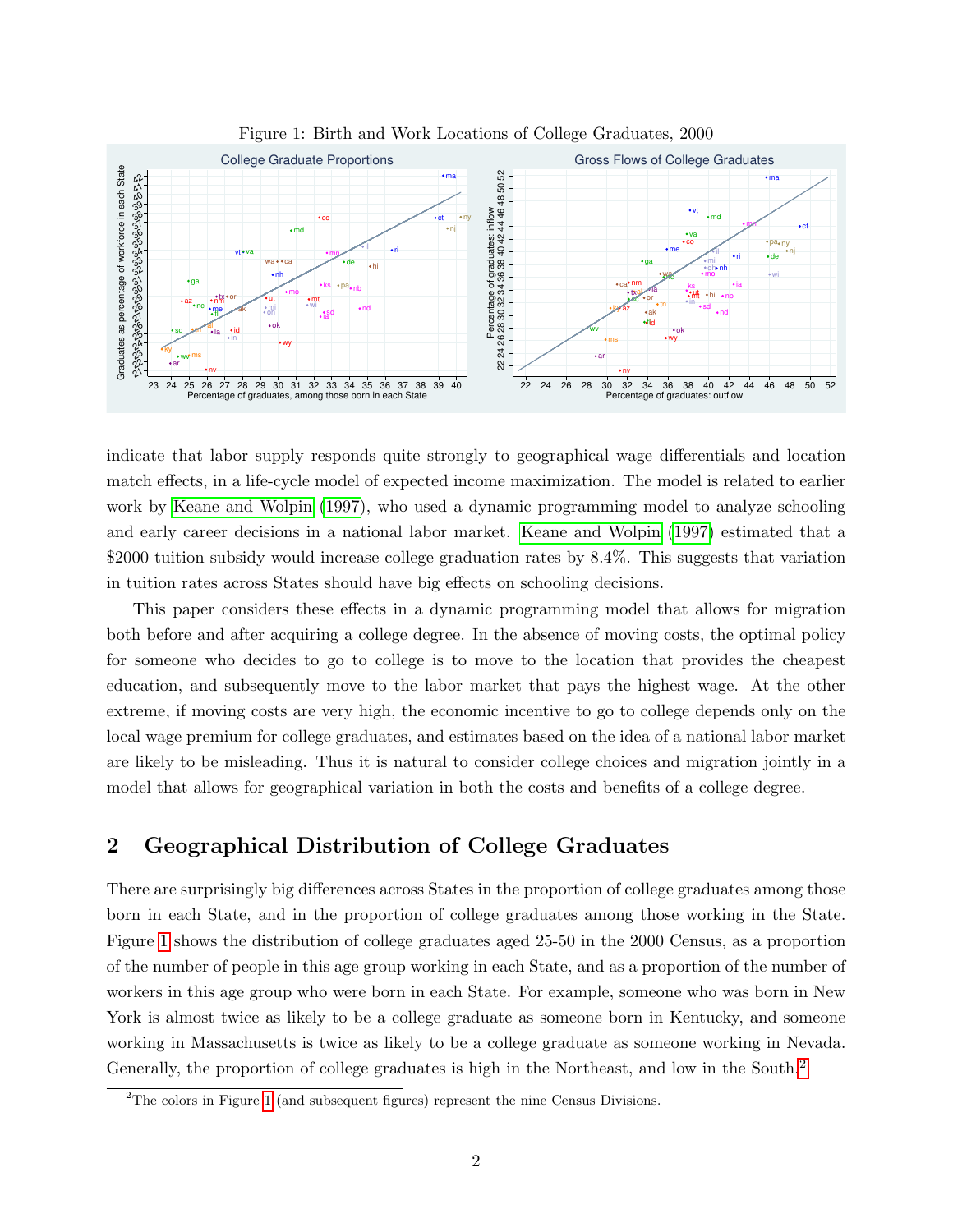There are also big differences in the proportion of college graduates who stay in the State where they were born. On average, about 45% of all college graduates aged 25-50 work in the State where they were born, but this figure is above 65% for Texas and California, and it is below 25% for Alaska and Wyoming. One might expect that the proportion of college graduates in the flow of in-migrants would be relatively high in States that have relatively few graduates in the native population, and similarly that the proportion of graduates in the flow of out-migrants would high is States that have a high proportion of graduates in the native population. The right panel of Figure [1](#page-1-0) show that this is not the case.

States spend substantial amounts of money on higher education, and there are large and persistent differences in these expenditures across States. Figure [2](#page-2-0) shows the variation in (nominal) per capita expenditures across States in 1992 and 2012, using data from the Census of Governments. The magnitude of these expenditures suggests that a more highly educated workforce is a major goal of State economic policies, perhaps because of human capital externalities. Thus it is natural to ask whether differences in higher education expenditures help explain the differences in labor force outcomes shown in Figures [1.](#page-1-0) Figure [3](#page-3-0) plots expenditure per student of college age against the proportion of college graduates among those born in each State. There are big variations across States in each of these variables, but there is little apparent relationship between them.



<span id="page-2-0"></span>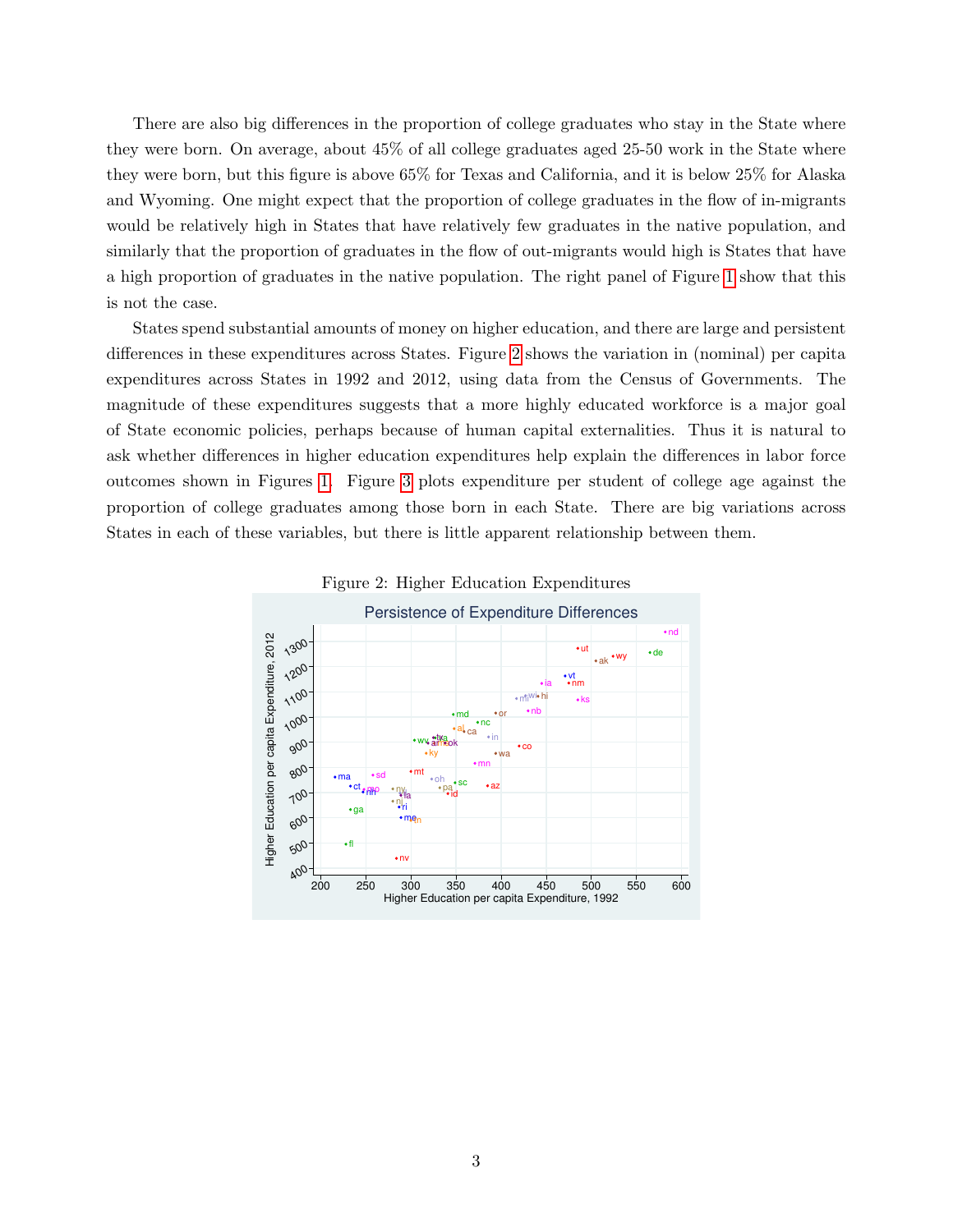<span id="page-3-0"></span>

Figure 3: Higher Education Expenditures and Human Capital Distribution

## 2.1 Tuition Differences

State expenditure on higher education provides a very broad measure of the variation in subsidies, while tuition levels provide a more direct measure of the variation in college costs. Figure [4](#page-3-1) shows tuition levels in public universities in 1984 (when the people in the NLSY cohort were aged 19 to 25), plotted against a measure of expenditures per student in these universities. Although differences in tuition levels and expenditures are correlated across States, Figure [4](#page-3-1) shows that there is considerable independent variation in these variables.

<span id="page-3-1"></span>

A common assumption in the literature on the relationship between college enrollment and cost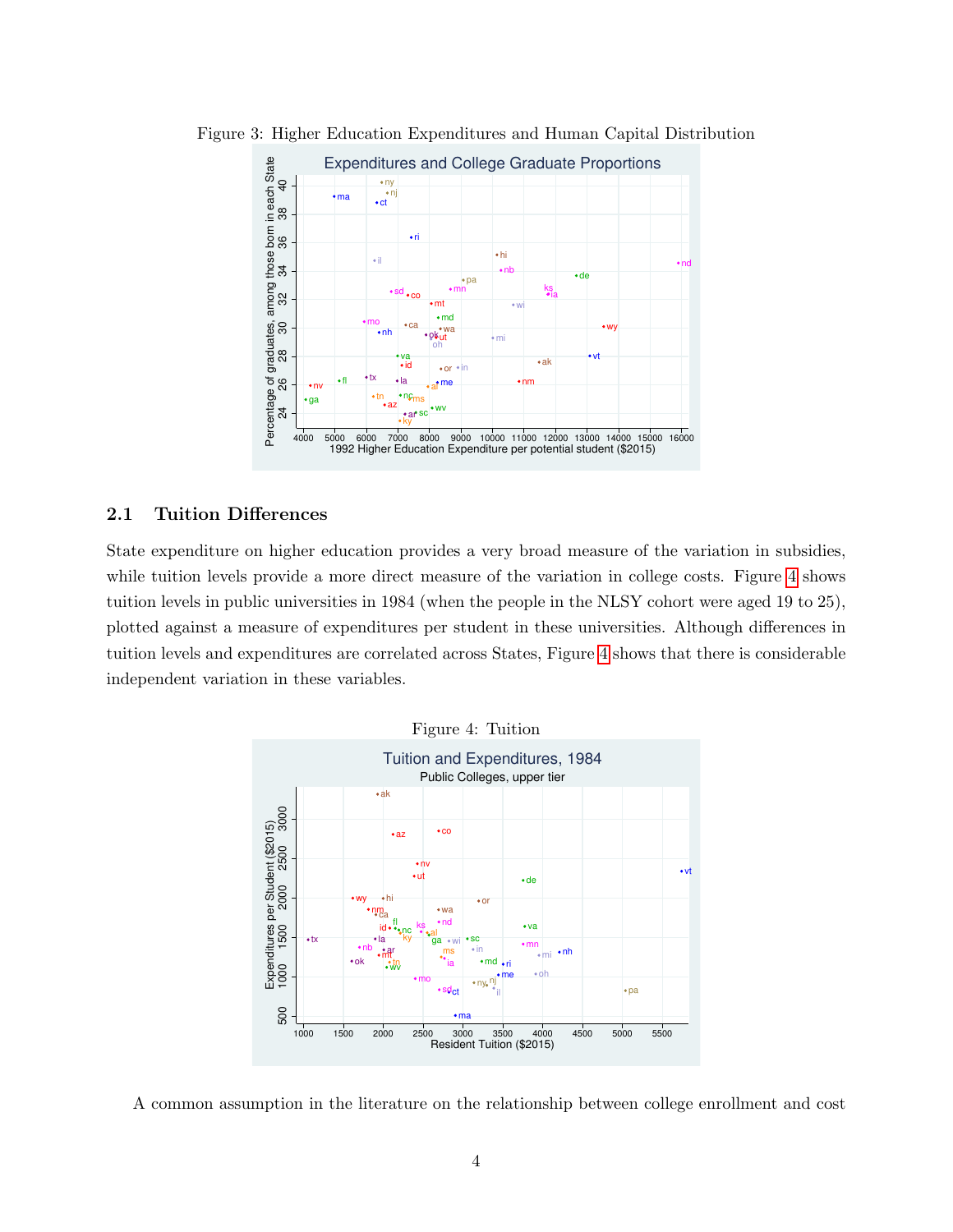

<span id="page-4-1"></span>Figure 5: Migration of College Students

is that the relevant measure of tuition is the in-state tuition level, given that most students attend college in their home State. This is a crude approximation. On average, about 20% of college freshmen in 2012 enrolled in an out of State college<sup>[3](#page-4-0)</sup>. Moreover, this proportion varies greatly across States, as shown in Figure [5.](#page-4-1) At one extreme, the proportion of both imported and exported students was close to 10% for California and Texas.<sup>[4](#page-4-2)</sup> At the other extreme, most of the freshmen in Vermont were not from Vermont, while most students from New Jersey were not studying in New Jersey.

#### 2.2 Intergenerational Relationships

One possible explanation for the differences in the proportion of college graduates across States is that there are similar differences across States in the proportion of college graduates in the parents' generation, and there is a strong relationship between the education levels of parents and children. Of course this "explanation" merely shifts the question to the previous generation, but it is still of interest to know whether parental education is enough to account for most of the observed differences in college choices.

Figure [6](#page-5-1) plots the proportion of college graduates by State of birth for men aged 30-45 in the 2000 Census against the proportion of college graduates among the fathers of these men, by State of residence in the 1970 Census. As one might expect, these proportions are quite strongly related: the regression coefficient is .78, and the  $R^2$  is .4[5](#page-4-3).<sup>5</sup> The figure includes a 45<sup>°</sup> line, showing a substantial increase in the proportion of graduates from one generation to the next, and a regression line, showing

<span id="page-4-2"></span><span id="page-4-0"></span><sup>3</sup>See nces.ed.gov/programs/digest/d13/tables/dt13 309.20.asp?current=yes

<sup>&</sup>lt;sup>4</sup>The proportion of imported students is the number of nonresident students as a fraction of total enrollments in the State, while the proportion of exported students is the number of students from this State attending college out of state, as a proportion of all students from this State.

<span id="page-4-3"></span> $5$ The inclusion of mother's education levels or of the proportion of fathers who attended college adds almost nothing to this regression.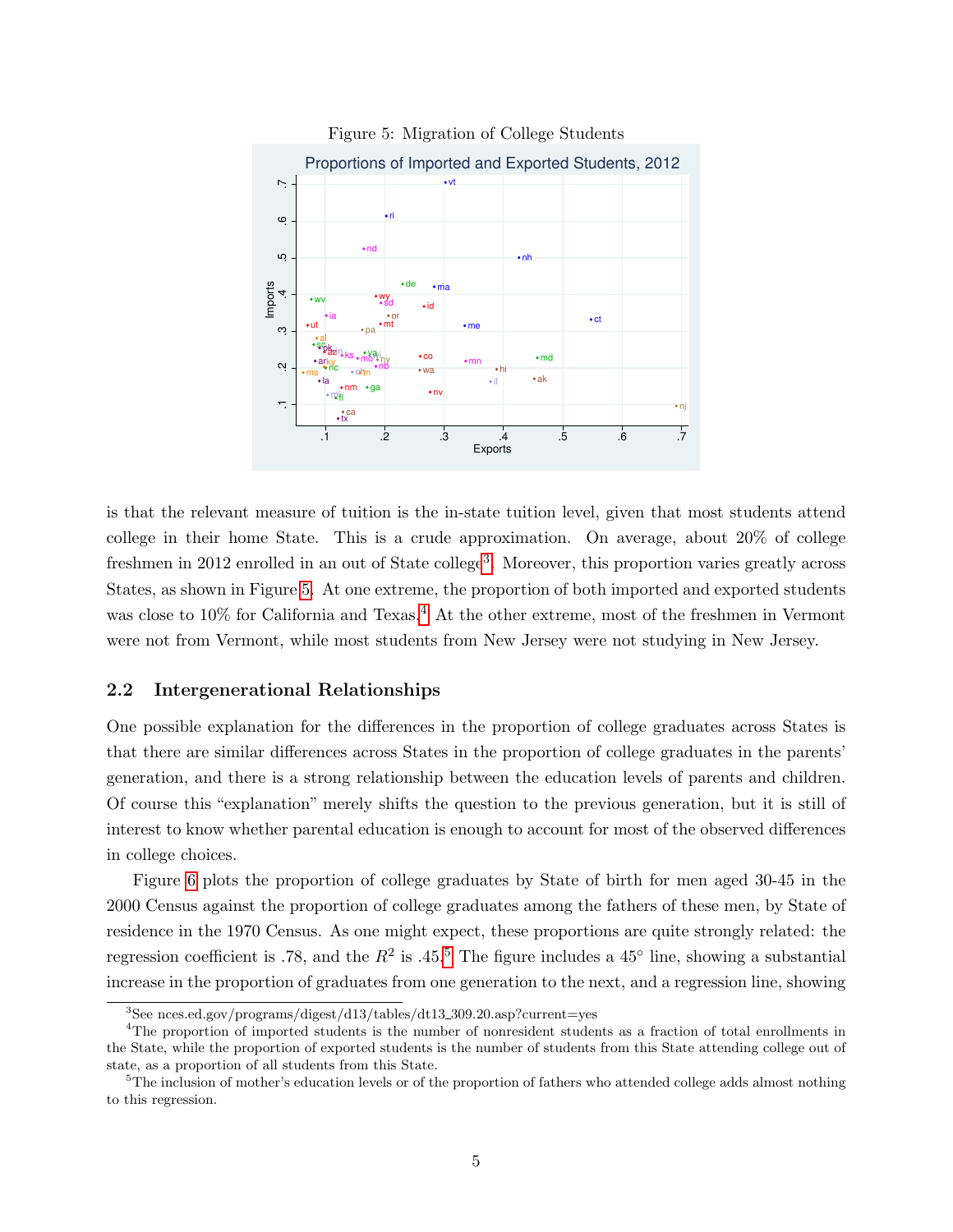

<span id="page-5-1"></span>Figure 6: Intergenerational Relationships

that there is still plenty of inter-State variation in college graduation rates, even after controlling for the proportion of fathers who are college graduates.<sup>[6](#page-5-2)</sup>

## <span id="page-5-0"></span>3 Related Literature

The literature on the effects of State differences in college tuition levels is summarized by [Kane](#page-26-2) [\(2006,](#page-26-2) [2007\)](#page-26-3). The "consensus" view is that these effects are substantial – that a \$1,000 reduction in tuition increases college enrollment by something like 5%. Of course a major concern is that the variation in tuition levels across States is not randomly assigned, and there may well be important omitted variables that are correlated with tuition levels.<sup>[7](#page-5-3)</sup> There is no fully satisfactory way to deal with this problem. One approach is to use large changes in the net cost of going to college induced by interventions such as the introduction of the Georgia Hope Scholarship, as in [Dynarski](#page-26-4) [\(2000\)](#page-26-4), or the elimination of college subsidies for children of disabled or deceased parents, as in [Dynarski](#page-26-5) [\(2003\)](#page-26-5), or the introduction of the D.C. Tuition Assistance Grant program, as in [Kane](#page-26-3) [\(2007\)](#page-26-3). Broadly speaking, the results of these studies are not too different from the results of studies that use the cross-section variation of tuition levels over States, suggesting that the endogeneity of tuition levels might not be a major problem. A detailed analysis of this issue would involve an analysis of the political economy of higher education subsidies in general, and of tuition levels in particular. For example, a change in the party controlling the State legislature or the governorship might be associated with a

<span id="page-5-2"></span> ${}^{6}$ The interstate differences in the proportions of college graduates in the 1970 Census are determined to a substantial extent by differences in the proportions of high school graduates. For example, 71% of white parents living in Kansas had graduated high school, while in Kentucky only 42% of white parents had graduated high school. In the country as a whole, 23% of the white parents had some college (including college graduates); the figures for Kansas and Kentucky were 26% and 17% . Thus the proportion of high school graduates going to college was actually slightly higher in Kentucky than in Kansas (40.5% vs. 36.9%, the national proportion being 37.5%).

<span id="page-5-3"></span><sup>&</sup>lt;sup>7</sup>[Kane](#page-26-2) [\(2006\)](#page-26-2) gives the example of California spending a lot on community colleges while also having low tuition.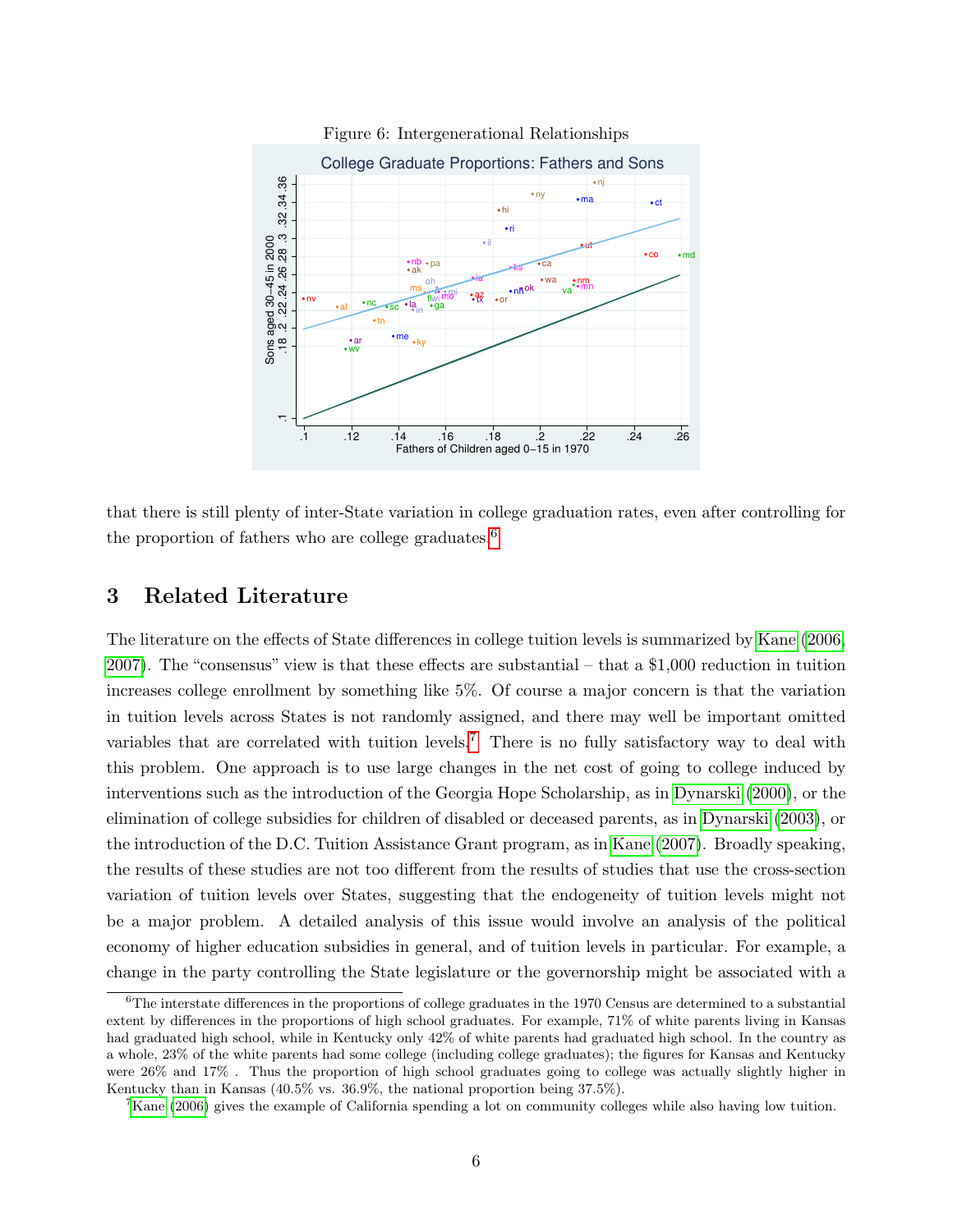change in higher education policies, and the variation induced by such changes might be viewed as plausibly exogenous with respect to college choices, although of course this begs the question of why the political environment changed.

As was shown in Figure [2](#page-2-0) above, differences in support for higher education across States are highly persistent in recent years. [Goldin and Katz](#page-26-6) [\(1999\)](#page-26-6) show that these differences are in fact persistent over a much longer period of time, and they explain why:

"To sum up, newer states with a high share of well-to-do families and scant presence of private universities in 1900 became the leaders in public higher education by 1930. They remain so today."

As [Bound et al.](#page-26-7) [\(2004\)](#page-26-7) point out, some of these differences across States might be related to other unmeasured differences in factors affecting college choices. For example, heavy industries requiring a lot of engineers and scientists might be located in places where conditions are favorable in terms of availability of natural resources, but unfavorable in that they happen to be populated by people who are skeptical about the value of higher education. In that case, the business community might push for more investment in public universities, and this would lead to a downward bias in estimates of the response to policy variables. On the other hand, [Goldin and Katz](#page-26-6) [\(1999\)](#page-26-6) argue that wealthier families are more likely to expect that their children will go to college, and indeed when they use automobiles per capita as a proxy for the level of wealth in the State, they find a positive relationship between wealth and public expenditures on higher education; this would lead to an upward bias in estimates of the response to policy variables. But although bias in one direction or the other cannot be ruled out, it seems reasonable to expect that differences in State policies arising from circumstances that prevailed many years ago would not be strongly related to unmeasured differences in determinants of college choices for recent cohorts (such as the NLSY79 cohort analyzed in this paper).

[Card and Lemieux](#page-26-8) [\(2001\)](#page-26-8) analyzed changes in college enrollment over the period 1968-1996, using a model of college participation that included tuition levels as one of the explanatory variables. The model includes State fixed effects, and also year fixed effects, so the effect of tuition is identified by differential changes in tuition over time within States – i.e. some States increased their tuition levels more or less quickly than others. The estimated effect of tuition is significant, but considerably smaller than the results in the previous literature (which used cross-section data, so that the effect is identified from differences in tuition levels across States at a point in time).

[Card and Krueger](#page-26-9) [\(1992\)](#page-26-9) analyzed the effect of school quality using the earnings of men in the 1980 Census, classified according to when they were born, where they were born, and where they worked. An essential feature of this analysis is that the effect of school quality is identified by the presence in the data of people who were born in one State and who worked in another State (within regions, since the model allows for regional effects on the returns to education). This ignores the question of why some people moved and others did not.

[Bound et al.](#page-26-7) [\(2004\)](#page-26-7) and [Groen](#page-26-10) [\(2004\)](#page-26-10) sidestep the issue of what causes changes in the number of college graduates in a State, and focus instead on the relationship between the flow of new graduates in a State and the stock of graduates working in that State some time later. They conclude that this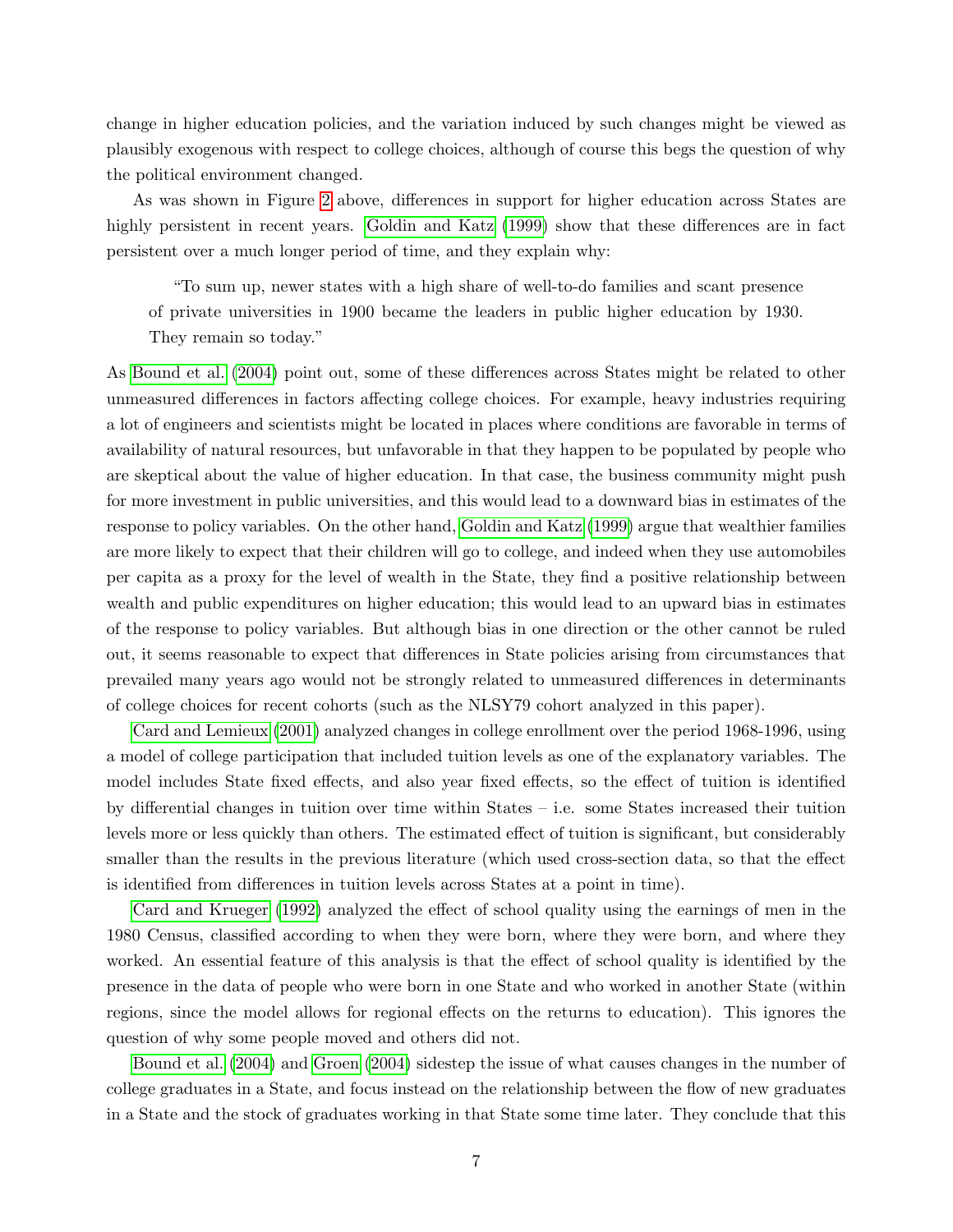relationship is weak, indicating that the scope for State policies designed to affect the educational composition of the labor force is limited.

[Keane and Wolpin](#page-27-2) [\(2001\)](#page-27-2) estimated a dynamic programming model of college choices, emphasizing the relationship between parental resources, borrowing constraints, and college enrollment (but with no consideration of spatial differences). A major result is that borrowing constraints are binding, and yet they have little influence on college choice. Instead, borrowing constraints affect consumption and work decisions while in college: if borrowing constraints were relaxed, the same people would choose to go to college, but they would work less and consume more while in school.

[Aghion et al.](#page-26-11) [\(2009\)](#page-26-11) used a set of political instruments to distinguish between arguably exogenous variation in State expenditures on higher education and variation due to differences in wealth or growth rates across States. The model allows for migration, and it considers both innovation and imitation. Higher education investments affect growth in different ways depending on how close a State is to the "technology frontier". Each State is assigned an index measuring distance to the frontier, based on patent data. In States close to the frontier, the estimated effect of spending on research universities is positive, but the estimated effect is negative for States that are far from the frontier. The model that explains this in terms of a tradeoff between using labor to innovate or to imitate.

## 4 A Life-Cycle Model of Expected Income Maximization

The empirical results in [Kennan and Walker](#page-27-0) [\(2011\)](#page-27-0) indicate that high school graduates migrate across States in response to differences in expected income. This paper analyzes the college choice and migration decisions of high-school graduates, using an extension of the dynamic programming model developed in [Kennan and Walker](#page-27-0) [\(2011\)](#page-27-0), applied to panel data from the 1979 cohort of the National Longitudinal Survey of Youth. The aim is to quantify the relationship between college choice and migration decisions, on the one hand, and geographical differences in college costs and expected incomes on the other. The model can be used to analyze the extent to which the distribution of human capital across States is influenced by State subsidies for higher education. The basic idea is that people tend to buy their human capital where it is cheap, and move it to where wages are high, but this tendency is substantially affected by moving costs.

Suppose there are J locations, and individual i's income  $y_{ij}$  in location j is a random variable with a known distribution. Migration and college enrollment decisions are made so as to maximize the present value of expected lifetime income. Let  $x$  be the state vector (which includes the stock of human capital, ability, wage and preference information, current location and age, as discussed below), and let a be the action vector (the location and college enrollment choices). In the basic dynamic discrete choice model<sup>[8](#page-7-0)</sup>, the utility flow is specified as  $u(x, a) + \zeta_a$ , where  $\zeta_a$  is a random variable that is assumed to be iid across actions and across periods and independent of the state vector. It is assumed that  $\zeta_a$  is drawn from the Type I extreme value distribution. Let  $p(x' | x, a)$  be

<span id="page-7-0"></span> $8$ See [Rust](#page-27-3) [\(1994\)](#page-27-3).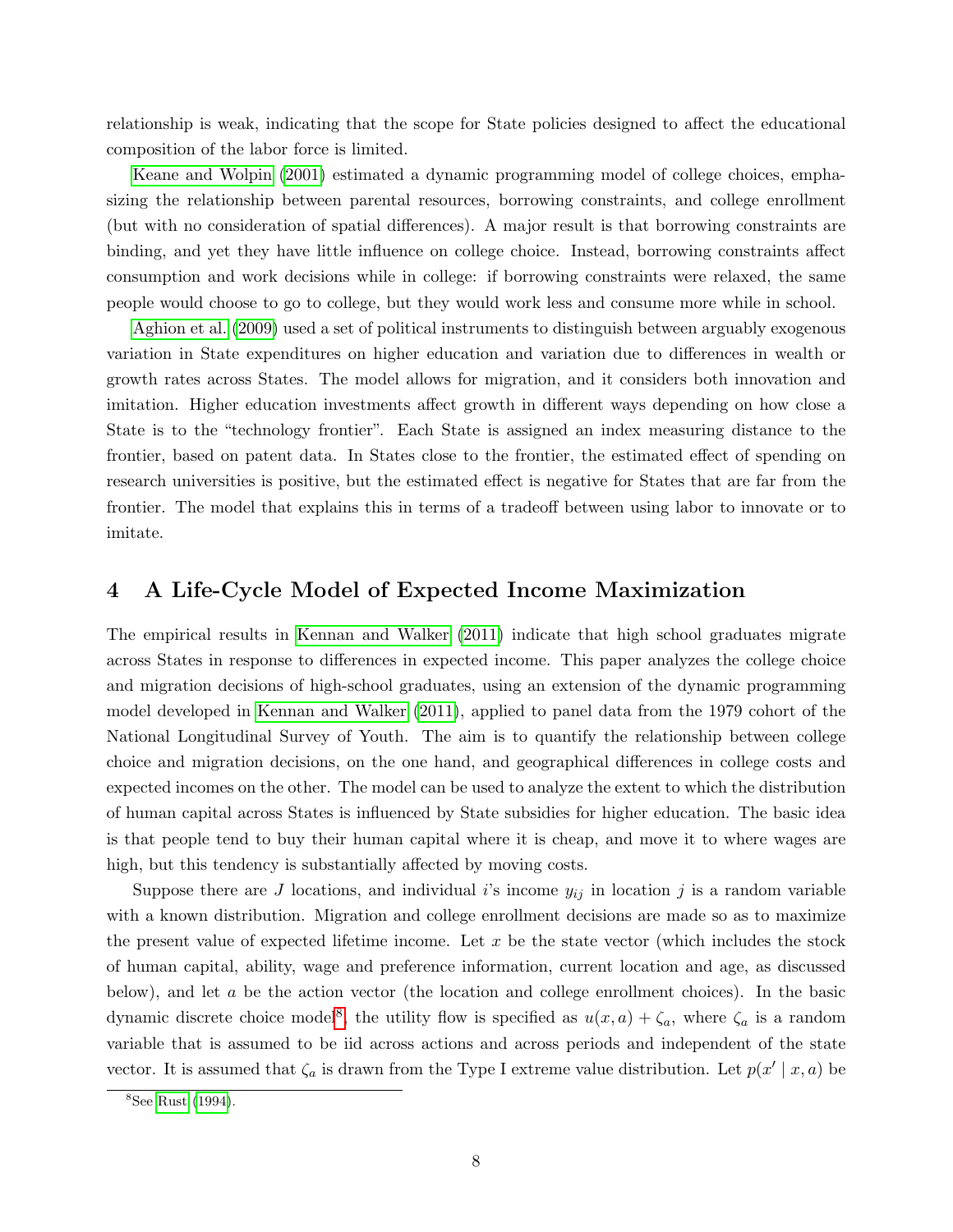the transition probability from state x to state  $x'$ , if action a is chosen. The decision problem can be written in recursive form as

$$
V(x,\zeta) = \max_{a} \left( v(x,a) + \zeta_a \right)
$$

where

$$
v(x,a) = u(x,a) + \beta \sum_{x'} p(x' \mid x, a)\overline{v}(x')
$$

and

$$
\bar{v}(x) = E_{\zeta} V(x, \zeta)
$$

and where  $\beta$  is the discount factor, and  $E_{\zeta}$  denotes the expectation with respect to the distribution of the vector  $\zeta$  with components  $\zeta_a$ . Then, using arguments due to [McFadden](#page-27-4) [\(1974\)](#page-27-4) and [Rust](#page-27-3) [\(1994\)](#page-27-3), we have

$$
\exp(\bar{v}(x)) = \exp(\bar{\gamma}) \sum_{k=1}^{N_a} \exp(v(x, k))
$$

where  $N_a$  is the number of available actions, and  $\bar{\gamma}$  is the Euler constant. Let  $\rho(x, a)$  be the probability of choosing  $a$ , when the state is  $x$ . Then

$$
\rho(x, a) = \exp(v(x, a) + \overline{\gamma} - \overline{v}(x))
$$

The function  $v$  is computed by value function iteration, assuming a finite horizon,  $T$ . Age is included as a state variable, with  $v \equiv 0$  at age  $T + 1$ , so that successive iterations yield the value functions for a person who is getting younger.

#### 4.1 Nested and Sequential Choices

In the basic model, payoff shocks affecting enrollment and migration decisions are drawn independently from the Type I extreme value distribution. This is too restrictive: for example, enrollment choices might be much more predictable than migration choices (or vice versa).

Suppose the choices are arranged in an array with  $m$  rows corresponding to locations, and  $n$ columns corresponding to enrollment decisions. The model associates continuation values  $v_{ij}$  with location i and enrollment level j, and there are payoff shocks  $\zeta_i$  associated with each row, and  $\kappa \zeta_j$ associated with each column, where the shocks are drawn independently from the Type I extreme value distribution, with  $\kappa > 0$ . Then if row i has been chosen, the column choice is determined by

$$
j = \arg\max_{k} (v_{ik} + \zeta_i + \kappa \zeta'_j)
$$

The probability of choosing column  $j$  is

$$
\rho(j \mid i) = \frac{\exp\left(\frac{v_{ij}}{\kappa}\right)}{\sum\limits_{k=1}^{n} \exp\left(\frac{v_{ik}}{\kappa}\right)}
$$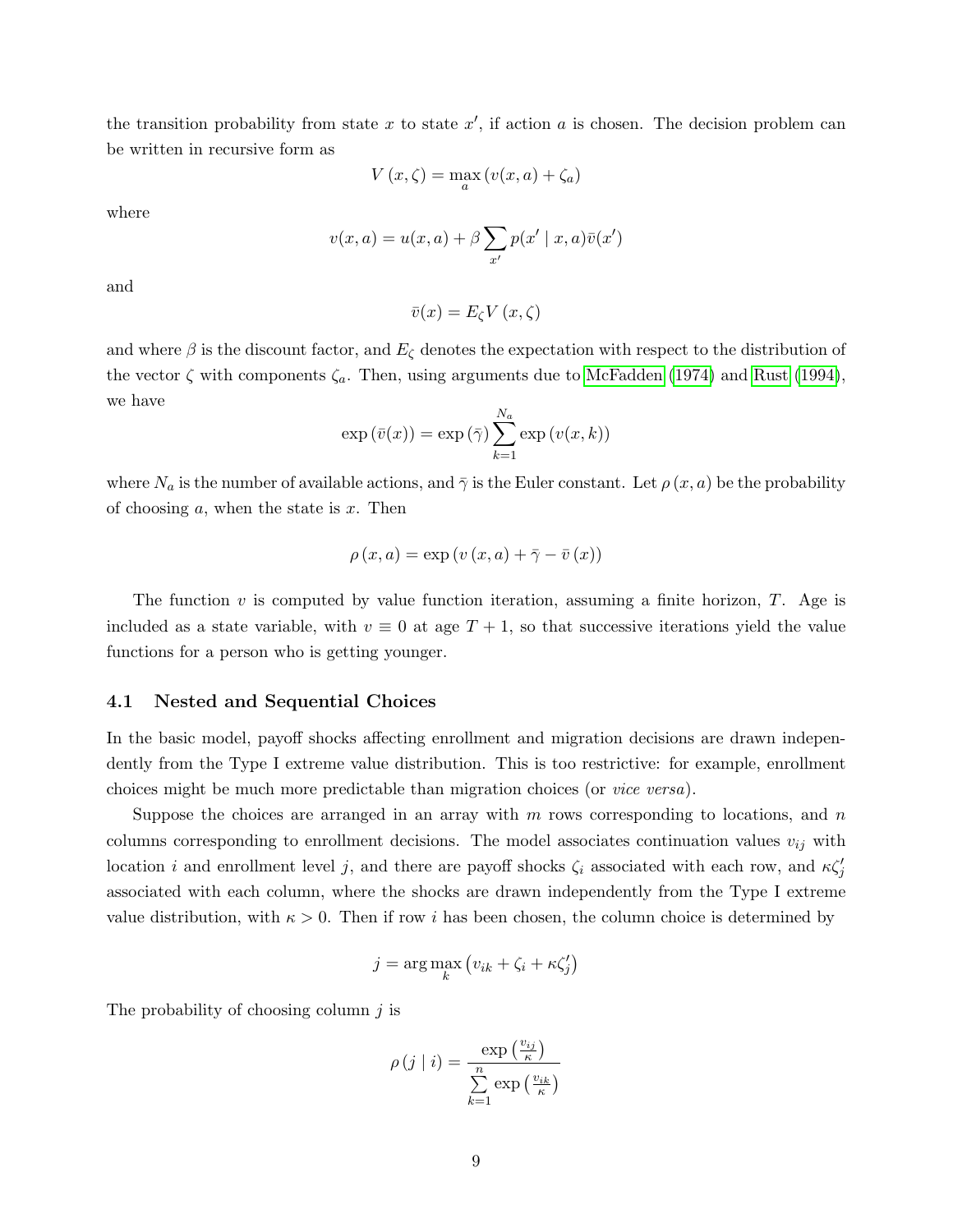and the expected value of the row,  $\bar{v}_i$ , is given by

$$
\exp\left(\bar{v}_i\right) = \exp\left(\bar{\gamma}\right) \left(\sum_{k=1}^n \exp\left(\frac{v_{ik}}{\kappa}\right)\right)^{\kappa}
$$

If row i is chosen before the column shocks are realized (with the understanding that these shocks will be realized before the column is chosen) then the row choice is determined by

$$
i = \arg\max_{s} (\bar{v}_s + \zeta_s)
$$

The probability of choosing row  $i$  is

$$
\rho_0(i) = \frac{\exp(\bar{v}_i)}{\sum_{s=1}^m \exp(\bar{v}_s)}
$$

and the expected value of the whole array is

$$
\bar{v}_0 = \bar{\gamma} + \log \left( \sum_{s=1}^m \exp(\bar{v}_s) \right)
$$
  
\n
$$
= \bar{\gamma} + \log \left( \sum_{s=1}^m \exp(\bar{\gamma}) \left( \sum_{k=1}^n \exp\left(\frac{v_{sk}}{\kappa}\right) \right)^{\kappa} \right)
$$
  
\n
$$
= 2\bar{\gamma} + \log \left( \sum_{i=1}^m \left( \sum_{j=1}^n \exp\left(\frac{v_{ij}}{\kappa}\right) \right)^{\kappa} \right)
$$

The choice probabilities are given by

$$
\text{Prob}\left(d_{ij} = 1\right) = \rho\left(j \mid i\right) \rho_0\left(i\right)
$$
\n
$$
= \frac{\exp\left(\frac{v_{ij}}{\kappa}\right)}{\sum\limits_{k=1}^{n} \exp\left(\frac{v_{ik}}{\kappa}\right)} \frac{\left(\sum\limits_{k=1}^{n} \exp\left(\frac{v_{ik}}{\kappa}\right)\right)^{\kappa}}{\sum\limits_{s=1}^{m} \left(\sum\limits_{k=1}^{n} \exp\left(\frac{v_{sk}}{\kappa}\right)\right)^{\kappa}}
$$

If  $\kappa = 1$  (or if  $m = 1$  or  $n = 1$ ), this reduces to the standard logit formula for the choice probabilities.

The Nested Logit Model discussed by [McFadden](#page-27-5) [\(1978\)](#page-27-5) gives the same choice probabilities, but with a different interpretation: the continuation value associated with each choice is specified as  $v_{ij} + y_{ij}$ , where  $y_{ij}$  is a generalized extreme value random vector, with joint distribution function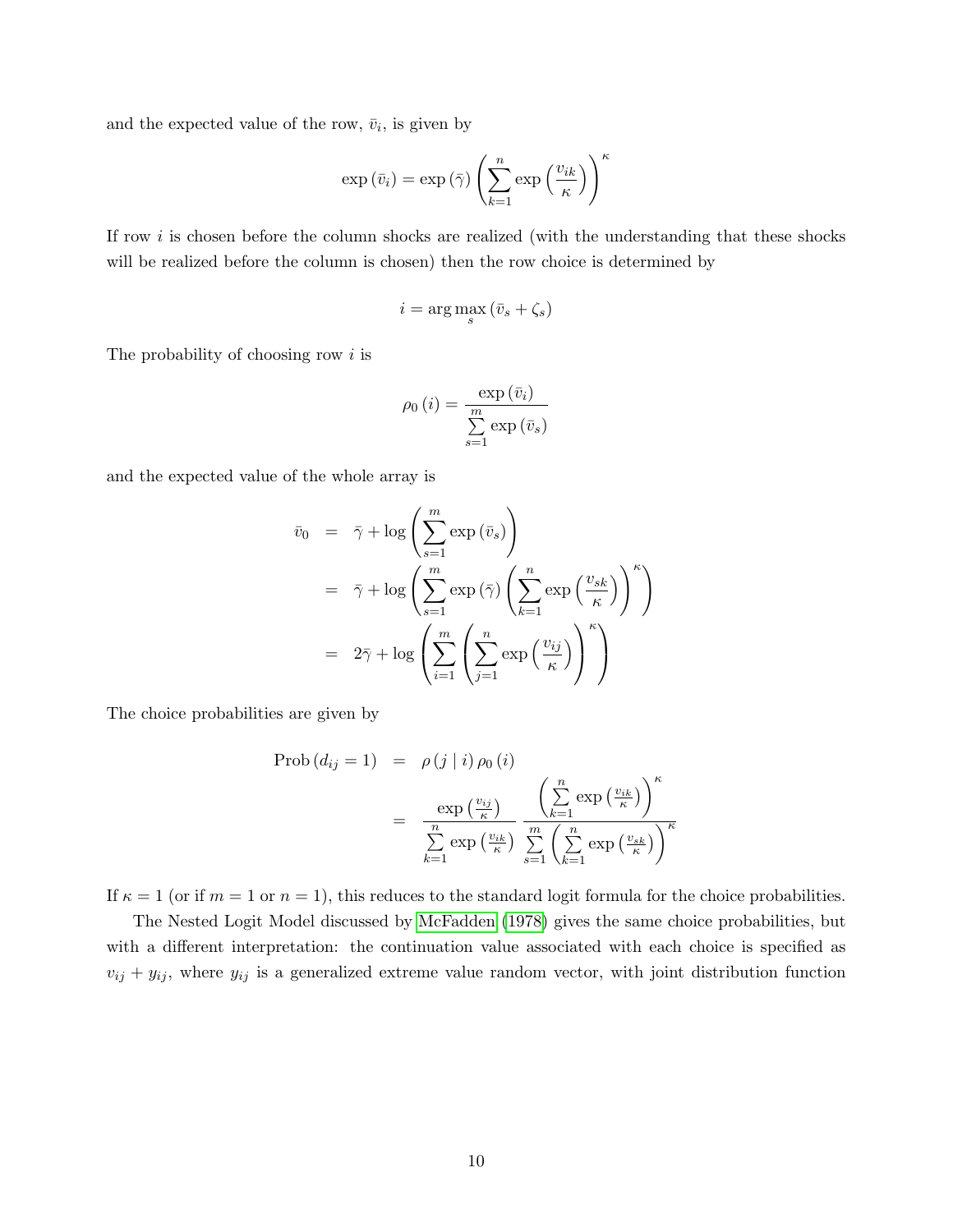$F(y)$  given by

$$
F(y) = \exp\left(-\sum_{i=1}^{m} Y_i\right)
$$

$$
Y_i^{\frac{1}{\kappa}} = \sum_{j=1}^{n} \exp(-y_{ij})^{\frac{1}{\kappa}}
$$

subject to the restriction  $0 \leq \kappa \leq 1$  (which ensures that the density function is non-negative).<sup>[9](#page-10-0)</sup> In this interpretation all of the shocks are realized before any choices are made. In the present context, the period length is taken to be a year, and the timing of the location and enrollment choices within the year is necessarily fuzzy, so various interpretations are possible, and each is just a rough approximation of the way that decisions are actually made. The estimated version of the model assumes that location choices are made before enrollment choices (but the reverse ordering gives similar results).

#### 4.2 Enrollment Decisions

In simple models of higher education choices, high school graduates choose whether to give up four or five years worth of earnings at high school wages in order to earn a college wage premium for the remaining forty years or so. In practice, the choices are more complicated. While many students enroll in college immediately after finishing high school, and stay in college continuously until they graduate, many others enroll in college after first spending some time in the labor force, or leave college without finishing a degree, either permanently or temporarily, on enroll in two-year colleges, with the possibility of subsequently transferring to a four-year college.<sup>[10](#page-10-1)</sup> Accordingly, the model analyzed here treats college choices as the outcome of a sequence of decisions on whether to enroll in one of several types of college, with uncertainty about whether enrollment will lead to graduation with a degree.

The specification of the model involves the usual tradeoff between realism and computational difficulty; in particular, since there are many locations, and location is an essential state variable, it is necessary to use a relatively coarse specification of the other state variables so that the state space does not become too big. For this reason, there are just three levels of schooling: high school (12 or 13 years of schooling completed), some college (14 or 15 years) and college graduate (16 years or more).

In each period, there is a choice of whether to enroll in college. There are four types of college: community colleges, other public colleges and universities, and private colleges at two quality levels. The college types differ with respect to tuition, State subsidies, financial aid, graduation probabilities, and psychic costs and benefits. Enrollment choices are influenced by ability, parental schooling and family income, represented by permanent state variables, which are restricted to just two values,

<span id="page-10-0"></span> $9$ See Börsch-Supan [\(1990\)](#page-26-12)

<span id="page-10-1"></span> $10$ [Agan](#page-26-13) [\(2014\)](#page-26-13) presents a detailed description of the various paths taken by college students, using NLSY79 data.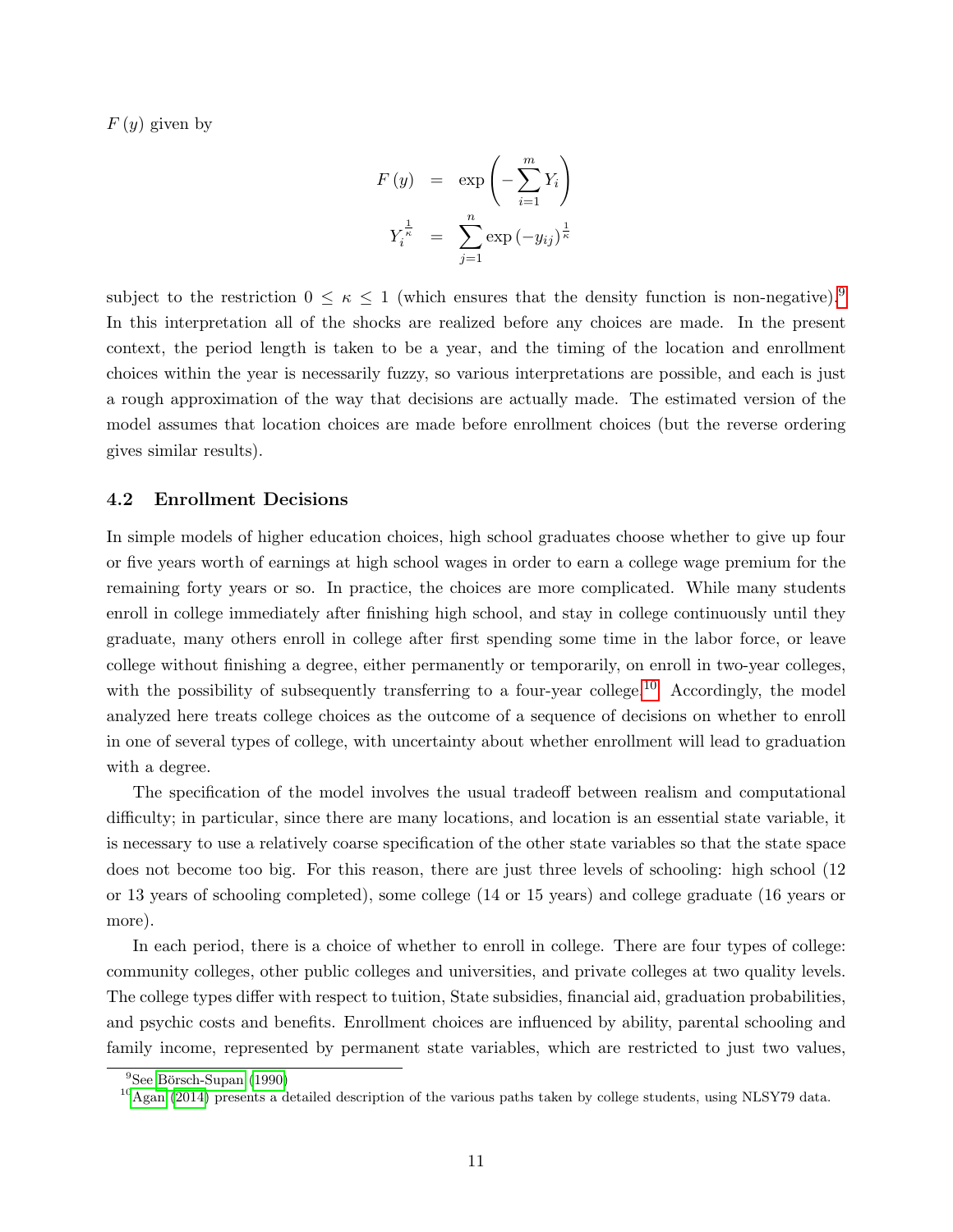high or low.<sup>[11](#page-11-0)</sup>

#### 4.3 Wages

The wage of individual i in location j at age g in year t is specified as

$$
w_{ij} = \mu_j(e_i) + v_{ij}(e_i) + G(e_i, X_i, g_i) + \varepsilon_{ij}(e) + \eta_i
$$

where e is schooling level,  $\mu_j$  is the mean wage in location j (for each level of schooling), v is a permanent location match effect,  $G(e, X, g)$  represents the effects of observed individual characteristics,  $\eta$  is an individual effect that affects wages in the same way in all locations, and  $\varepsilon$  is a transient effect. The random variables  $\eta$ ,  $\upsilon$  and  $\varepsilon$  are assumed to be independently and identically distributed across individuals and locations, with mean zero. It is also assumed that the realizations of  $v$  and  $\eta$  are seen by the individual (although  $v_{ij}(e_i)$  is seen by individual i only after moving to location j with education level  $e_i$ ).

The function  $G$  is specified as a piecewise-quadratic function of age, with an interaction between ability and education:

$$
G(e, b, g) = \begin{cases} \theta_e b + y_e^* - c_e (g - g_e^*)^2 & g \leq g_e^* \\ \theta_e b + y_e^* & g \geq g_e^* \end{cases}
$$

where b is measured ability,  $y_e^*$  is the peak wage for education level e, and  $g_e^*$  is age at the peak. Thus both the shape of the age-earnings profile and the ability premium are specified separately for each level of education, with four parameters to be estimated  $(\theta_e, y_e^*, c_e, \text{ and } g_e^*)$ .

The relationship between wages and actions is governed by the difference between the quality of the match in the current location, measured by  $G(e, b, g) + \mu_j(e) + \nu_{ij}(e)$ , and the prospect of obtaining a better match in another location or at a higher level of schooling. The other components of wages have no bearing on migration or college choice decisions, since they are added to the wage in the same way no matter what decisions are made.

#### 4.3.1 Stochastic Wage Components

Since the realized value of the location match component  $v$  is a state variable, it is convenient to specify this component as a random variable with a discrete distribution, and compute continuation values at the support points of this distribution. For given support points, the best discrete approximation  $\hat{F}$  for any distribution F assigns probabilities so as to equate  $\hat{F}$  with the average value of F over each interval where  $\hat{F}$  is constant. If the support points are variable, they are chosen so that  $\hat{F}$ assigns equal probability to each point.<sup>[12](#page-11-1)</sup> Thus if the distribution of the location match component  $v$  were known, the wage prospects associated with a move to State  $k$  could be represented by an

<span id="page-11-0"></span> $11$ Again, binary state variables are used here in order to keep the state space manageable.

<span id="page-11-1"></span> $12$ See [Kennan](#page-27-6) [\(2006\)](#page-27-6)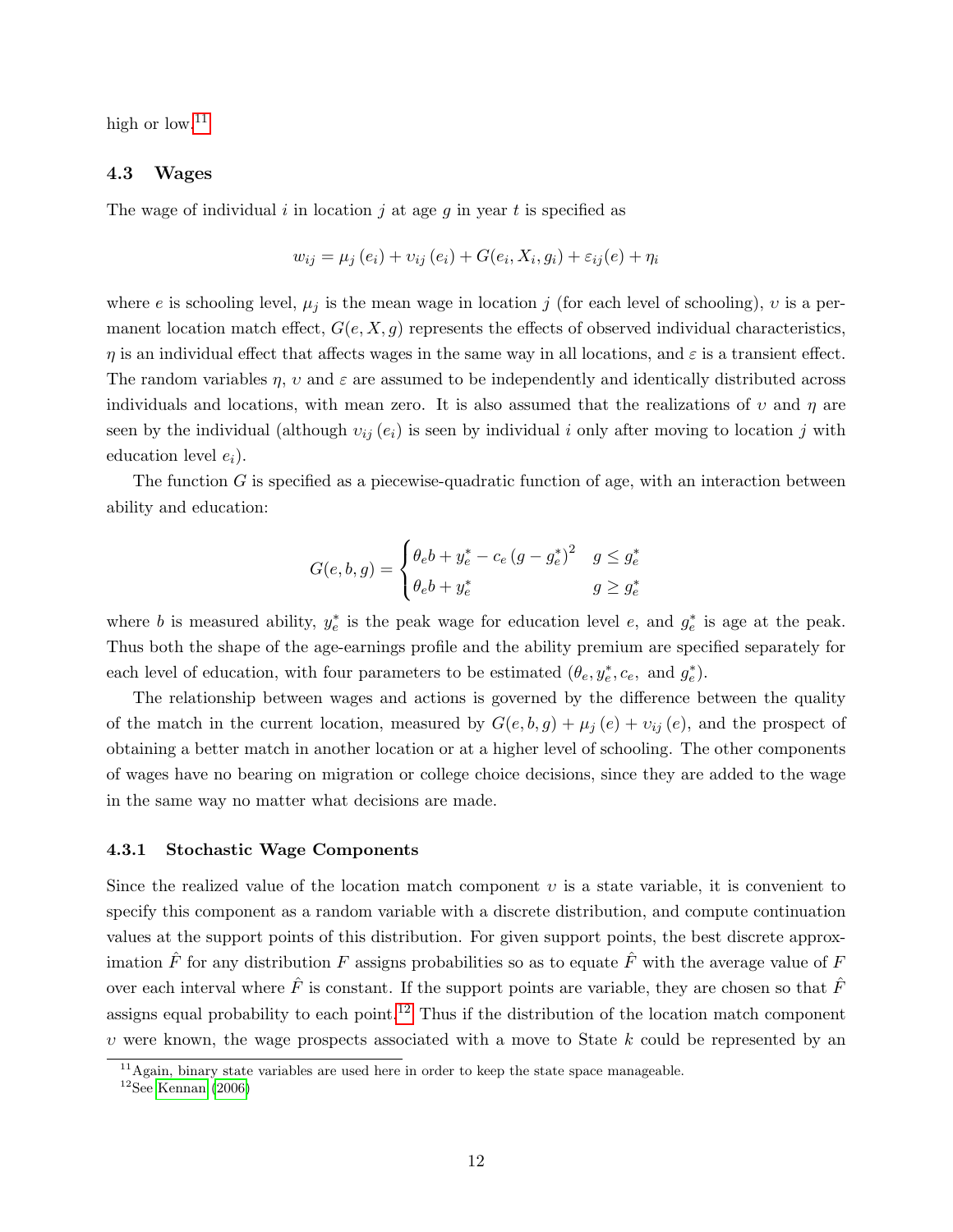*n*-point distribution with equally weighted support points  $\hat{\mu}_k + \hat{v}(q_r)$ ,  $1 \leq r \leq n$ , where  $\hat{v}(q_r)$  is the  $q_r$  quantile of the distribution of  $v$ , with

$$
q_r = \frac{2r-1}{2n}
$$

for  $1 \leq r \leq n$ . The distribution of v is in fact not known, but it is assumed to be symmetric around zero. Thus for example with  $n = 3$ , the distribution of  $\mu_j + \nu_{ij}$  in each State for each education level is approximated by a distribution that puts mass  $\frac{1}{3}$  on  $\mu_j$  (the median of the distribution of  $\mu_j + \nu_{ij}$ ), with mass  $\frac{1}{3}$  on  $\mu_j \pm \upsilon^0$ , where  $\upsilon^0$  is a parameter to be estimated.

Measured earnings in the NLSY are highly variable, even after controlling for education and ability. Moreover, while some people have earnings histories that are well approximated by a concave age-earnings profile, others have earnings histories that are quite irregular. In other words, the variability of earnings over time is itself quite variable across individuals. It is important to use a wage components model that is flexible enough to fit these data, in order to obtain reasonable inferences about the relationship between measured earnings and the realized values of the location match component. The fixed effect  $\eta$  is assumed to be uniformly and symmetrically distributed around zero, with three points of support, so that there is one parameter to be estimated. The transient component  $\varepsilon$  should be drawn from a continuous distribution that is flexible enough to account for the observed variability of earnings. It is assumed that  $\varepsilon$  is drawn from a normal distribution with zero mean for each person, but with a variance that differs across people. Specifically, person  $i$  initially draws  $\sigma_{\varepsilon}(i)$  from a uniform discrete distribution with two support points (which are parameters to be estimated), and subsequently draws  $\varepsilon_{it}$  from a normal distribution with mean zero and standard deviation  $\sigma_{\varepsilon}(i)$ , with  $\varepsilon_{it}$  drawn independently in each period.

#### 4.4 State Variables and Flow Payoffs

Let  $\ell = (\ell^0, \ell^1)$  denote the current and previous location, let  $\omega$  be a vector recording wage information at these locations, and let  $\xi$  denote current enrollment status (with the convention that  $\xi = 0$  means that the individual is not enrolled in college, and otherwise  $\xi$  represents the college type). The state vector x consists of  $\ell$ ,  $\omega$ , education level achieved so far, ability, parental education, family income, home location and age.<sup>[13](#page-12-0)</sup> The flow payoff may be written as

$$
\tilde{u}_h(x,a) = u_h(x,a) + \zeta_a
$$

where h is the home location, and  $u_h(x, a)$  represents the payoffs associated with observed states and choices, and  $\zeta_a$  represents the unobserved component of payoffs.

<span id="page-12-0"></span>The systematic part of the flow payoff is specified as

<sup>&</sup>lt;sup>13</sup>As in [Kennan and Walker](#page-27-0) [\(2011\)](#page-27-0), a limited (location) history approximation is used to reduce the size of the state space in a way that takes advantage of the low migration rates seen in the data.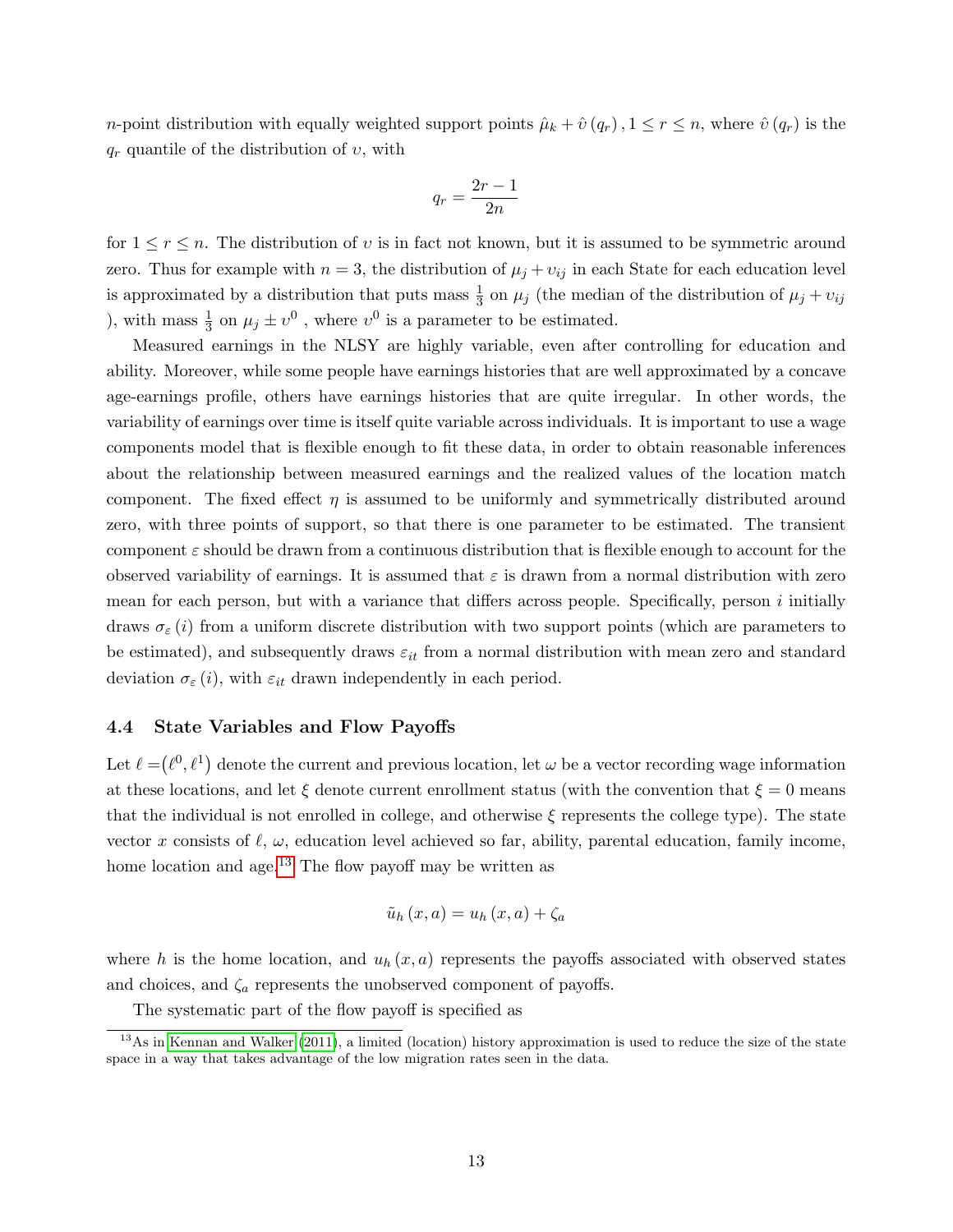$$
u_h(x, j) = \alpha_0(e) + \alpha_1 w(g, e, b, \ell^0, \omega, \xi) + \alpha_2 Y(\ell^0) + \alpha^H \chi(\ell^0 = h) - C_h(\ell^0, \xi) - \Delta(x, j)
$$

Here the first term refers to consumption values associated with different education levels. The second term refers to wage income in the current location (which depends on age, schooling and ability, as discussed above). This is augmented by the amenity variable  $Y(\ell^0)$ . The parameter  $\alpha^H$ is a premium that allows each individual to have a preference for their home location ( $\chi$  denotes an indicator). The cost of attending a college of type  $\xi$  in location  $\ell$  for a person whose home location is h is denoted by  $C_h(\ell, \xi)$ . The cost of moving from  $\ell^0$  to  $\ell^j$  is represented by  $\Delta(x, j)$ .

#### 4.5 College Costs

Aside from consumption values and expected income, all of the variables in the model that affect college choices do so by changing the costs associated with being in college. Earnings while enrolled in college are ignored. The college cost depends on ability,  $b$ , age,  $q$ , relative to an initial age g<sub>0</sub> which is set to 19. The cost also depends on resident and nonresident tuition rates,  $\tau_r(\ell, \xi)$  and  $\tau_n(\ell, \xi)$ , expenditure on higher education,  $y(\ell, \xi)$ , financial aid (scholarships),  $s(\ell, \xi)$ , and on parents' education and family income. Let  $d_m$  and  $d_f$  be indicators of whether the mother and the father have some college education, and let  $y_f$  be an indicator of whether family income is high or low. Let  $\Xi$  be the set of upper-tier colleges. The cost of attending a college of type  $\xi$  is specified as

$$
C(\ell, \xi) = \delta_0(\xi) + \delta_1(\xi) \tau(\ell, \xi) - \delta_2(\xi) y(\ell, \xi) - \delta_3 b - \delta_4 b \chi_{\xi \in \Xi} - \delta_5 d_m - \delta_6 d_f - \delta_7 y_f + \delta_8 (g - g_0) - (\delta_9(\xi) + \delta_{10} b + \delta_{11} d_m + \delta_{12} d_f - \delta_{13} y_f) s(\ell, \xi)
$$

where tuition is given by

$$
\tau(\ell,\xi) = \chi(\ell=h)\,\tau_r(\ell,\xi) + \chi(\ell \neq h)\,\tau_n(\ell,\xi)
$$

(with  $\tau_r = \tau_n$  for private colleges).<sup>[14](#page-13-0)</sup> For each college type  $\xi$ ,  $\delta_0(\xi)$  measures the disutility of the effort involved in taking college courses (offset by the utility of life as a student); the effort cost depends on ability  $(\delta_3)$ , especially in upper-tier colleges  $(\delta_4)$ <sup>[15](#page-13-1)</sup>. The tuition measures are averages

<span id="page-13-0"></span> $14$ The sign convention used here is that each parameter is likely to be positive; for example, given measured ability and family income, it is anticipated that parental education is positively associated with a student's academic achievement, in which case the parameters  $\delta_{11}$  and  $\delta_{12}$  are positive.

<span id="page-13-1"></span><sup>&</sup>lt;sup>15</sup>In general it is not possible to distinguish between the nonpecuniary costs of college ( $\delta_0$ ) and the nonpecuniary benefits of having a college education  $(\alpha_0)$ . The income coefficient is identified by the migration component of the model. So the proportion who would choose college is known if there is no college cost, and if there is no difference between education levels except that college graduates earn more. Suppose the prediction is that the proportion going to college is 80%, and suppose that only 30% choose college in the data. The model might explain this by saying that going to college is costly. Alternatively, it might be explained by saying that there are nonpecuniary payoffs associated with the different education levels. The specification of costs and returns used here imposes an exclusion restriction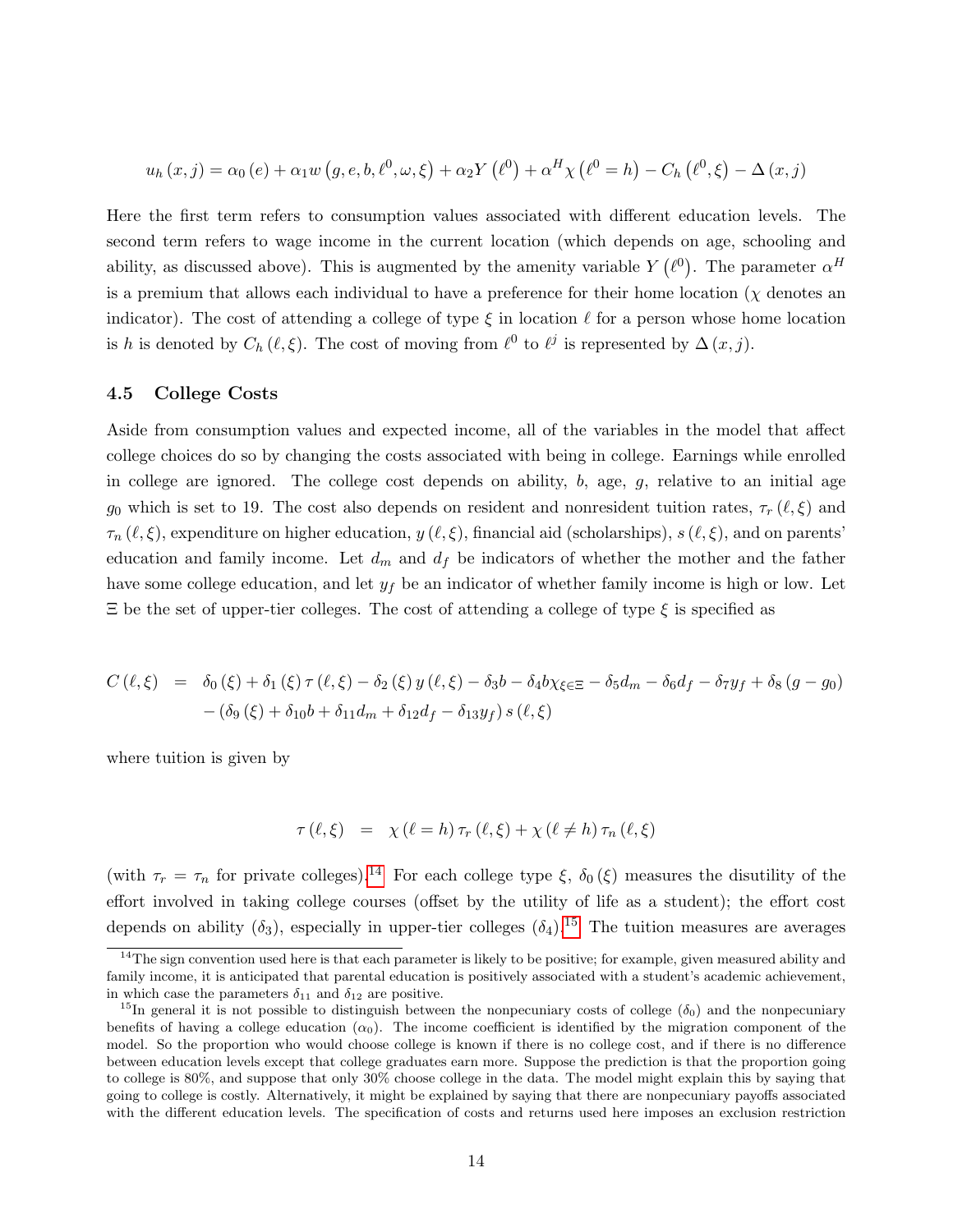over each college type within a State; it is assumed that the actual net tuition is a linear function of the State average tuition measures, and  $\delta_1(\xi)$  represents the slope of this function, for each college type. Similarly, for each college type, the parameter  $\delta_2(\xi)$  measures the extent to which higher education expenditures reduce the cost of college, without specifying any particular channel through which this effect operates. The effect of scholarships is also measured separately for each college type, and in addition it depends on ability, parental education, and family income. The point here is that scholarships are largely allocated on the basis of merit or need; a college that has a large scholarship budget is more attractive (given tuition and expenditure levels), but the size of the scholarship budget is obviously more relevant for students who are more likely to be eligible for scholarships.

#### 4.6 Moving Costs

Let  $D(\ell^0, j)$  be the distance from the current location to location j, and let  $\mathbb{A}(\ell^0)$  be the set of locations adjacent to  $\ell^0$  (where States are adjacent if they share a border). The moving cost is specified as

$$
\Delta(x, j) = (\gamma_0(e) + \gamma_1 D(\ell^0, j) - \gamma_2 \chi (j \in \mathbb{A}(\ell^0)) - \gamma_3 \chi (j = \ell^1) + \gamma_4 g - \gamma_5 n_j) \chi (j \neq \ell^0)
$$

Thus the moving cost varies with education. The observed migration rate is much higher for college graduates than for high school graduates, and the model can account for this either through differences in potential income gains or differences in the cost of moving. The moving cost is an affine function of distance (which is measured as the great circle distance between population centroids). Moves to an adjacent location may be less costly (because it is possible to change States while remaining in the same general area). A move to a previous location may also be less costly, relative to moving to a new location. In addition, the cost of moving is allowed to depend on age, g. Finally, it may be cheaper to move to a large location, as measured by population size  $n_i$ .

#### 4.7 Transition Probabilities

The state vector can be written as  $x = (\tilde{x}, g)$ , where  $\tilde{x} = (e, \ell^0, \ell^1, x_v^0)$  and where  $x_v^0$  indexes the realization of the location match component of wages in the current location. Let  $q(e,\xi)$  denote the probability of advancing from education level e to  $e + 1$ , for someone who is enrolled in a college of type  $\xi$ , with  $q(e, 0) = 0$  for someone who is not enrolled, and let  $a = (j, \xi)$ . The transition

that distinguishes one from the other: the transition probabilities are more favorable for high-ability people, but the nonpecuniary benefits of having a college education are the same for both types. This assumption is arbitrary. But the main point of the model is not to make these distinctions, but rather to estimate the responses to changes in the policy variables.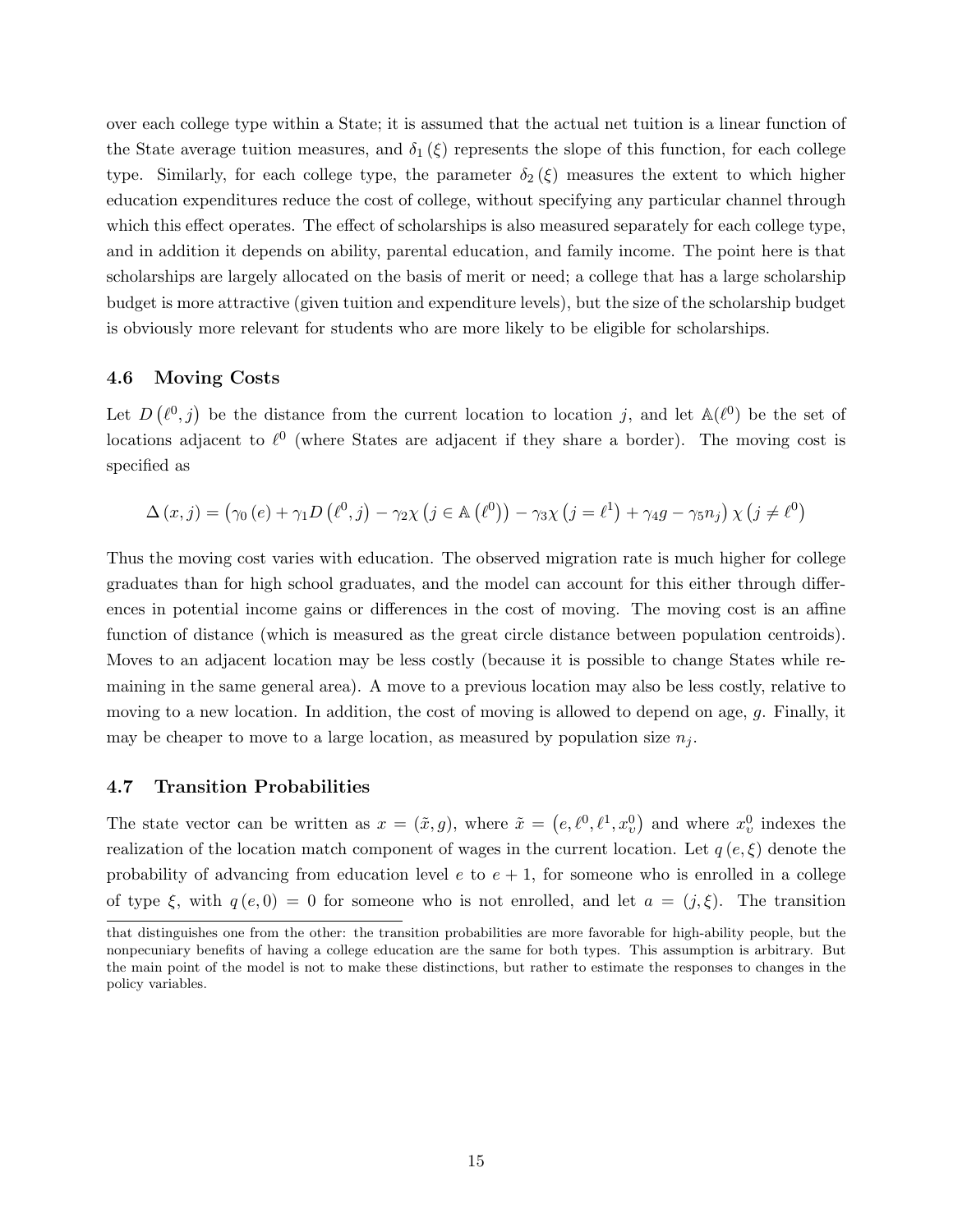probabilities are as follows

$$
p(x' | x) = \begin{cases} q(e, \xi) & \text{if } j = \ell^0, & \tilde{x}' = (e + 1, \ell^0, \ell^1, x_v^0), & g' = g + 1 \\ 1 - q(e, \xi) & \text{if } j = \ell^0, & \tilde{x}' = (e, \ell^0, \ell^1, x_v^0), & g' = g + 1 \\ q(e, \xi) & \text{if } j = \ell^1, & \tilde{x}' = (e + 1, \ell^1, \ell^0, s_v), & g' = g + 1, & 1 \le s_v \le n_v \\ 1 - q(e, \xi) & \text{if } j = \ell^1, & \tilde{x}' = (e, \ell^1, \ell^0, s_v), & g' = g + 1, & 1 \le s_v \le n_v \\ \frac{q(e, \xi)}{n} & \text{if } j \notin \{\ell^0, \ell^1\}, & \tilde{x}' = (e + 1, j, \ell^0, s_v), & g' = g + 1, & 1 \le s_v \le n_v \\ \frac{1 - q(e, \xi)}{n} & \text{if } j \notin \{\ell^0, \ell^1\}, & \tilde{x}' = (e, j, \ell^0, s_v), & g' = g + 1, & 1 \le s_v \le n_v \\ 0 & \text{otherwise} \end{cases}
$$

## 5 Empirical Results

#### 5.1 Data

The primary data source is the National Longitudinal Survey of Youth 1979 Cohort (NLSY79); data from the Census of Population are used to estimate State mean wages and parental income and education distributions, and data from the Integrated Postsecondary Education Data System (IPEDS) are used to measure tuition and college expenditures and financial aid. The NLSY79 conducted annual interviews from 1979 through 1994, and changed to a biennial schedule in 1994. The location of each respondent is recorded at the date of each interview, and migration is measured by the change in location from one interview to the next. Only the migration information from 1979 through 1994 is used here, but wage information is available (biennially) through 2009, and this is used in order to obtain better estimates of the lifetime wage profile.

In order to obtain a relatively homogeneous sample, only white non-Hispanic male high school graduates (or GED recipients) are included, using only the years after schooling is completed; the analysis begins at age 19. The (unbalanced) sample includes 12,895 annual observations on 1,281 men. Summary statistics on college enrollment for this sample are shown in Table [1.](#page-16-0)

Wages are measured as total wage and salary income, plus farm and business income, adjusted for cost of living differences across States (using the ACCRA Cost of Living Index). The State effects  $\{\mu_i(e)\}\$  are obtained from 1990 Census data, using median wage regressions with age and State dummies, applied to white males who have recently entered the labor force (so as to avoid selection effects due to migration).

#### 5.1.1 Tuition and Subsidies

In the model, each State has one representative college of each type<sup>[16](#page-15-0)</sup>, and all of these colleges are available choices for everyone<sup>[17](#page-15-1)</sup>. Tuition rates were estimated by computing enrollment-weighted

<span id="page-15-0"></span><sup>&</sup>lt;sup>16</sup>There are a few exceptions: there are no private colleges in Wyoming (aside from Wyoming Technical Institute, a for-profit operation of dubious repute), and there are no upper-tier private colleges in Montana, Nevada and South Dakota. Thus these alternatives are excluded from the choice set in the dynamic programming model.

<span id="page-15-1"></span><sup>&</sup>lt;sup>17</sup>This does not involve an assumption that every high school graduate is free to choose Harvard. There are 43 colleges in Massachusetts that are classified as upper-tier (including Harvard), and the assumption is that every high school graduate can get into at least one of these colleges.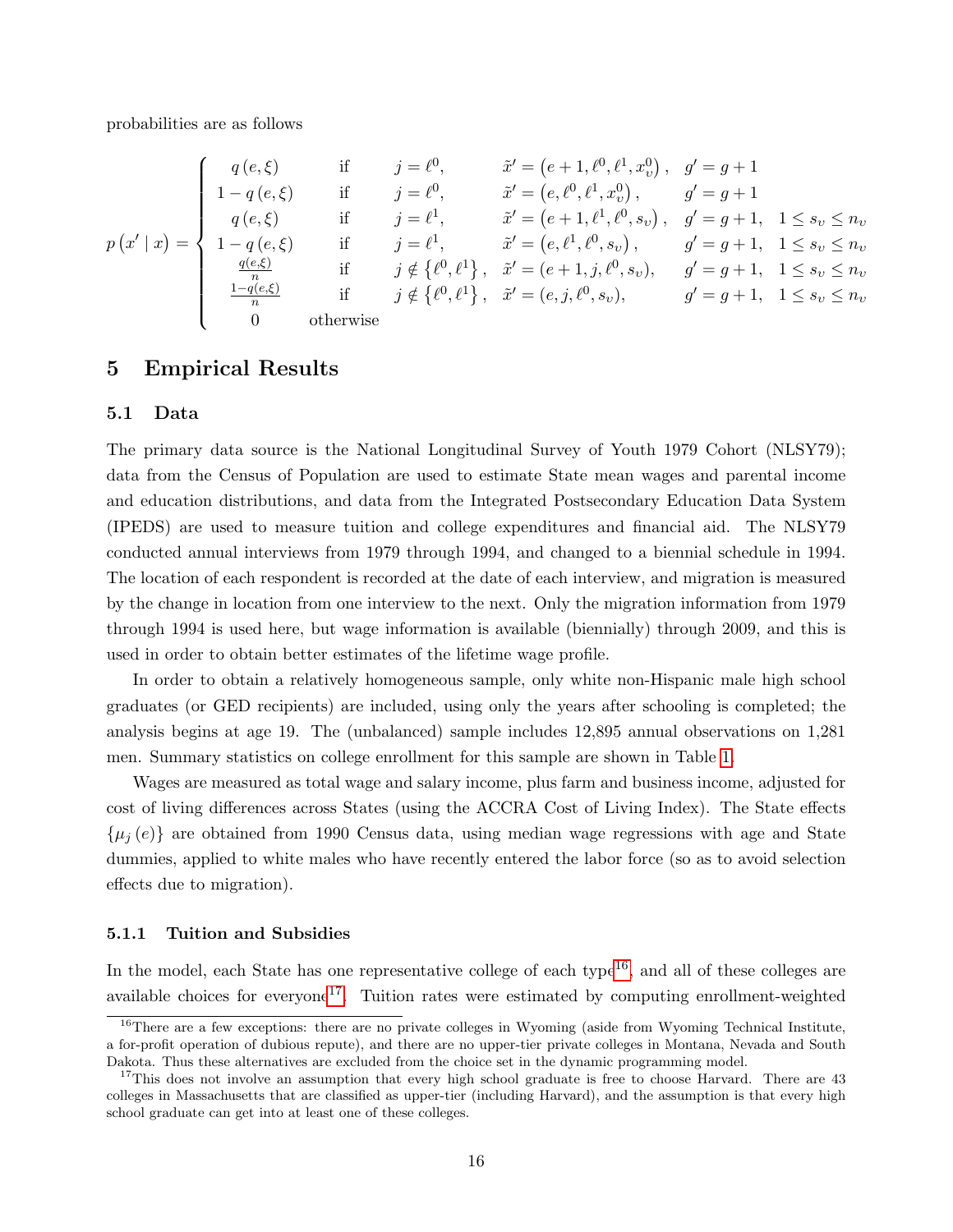| <b>Enrollment Counts</b> |         |       |
|--------------------------|---------|-------|
| Public low               | 469     | 17%   |
| Public high              | 1,497   | 53\%  |
| Private low              | 138     | $5\%$ |
| Private high             | 737     | 26%   |
| Subtotal                 | 2,841   |       |
| Average years enrolled   | 3.7     |       |
| Not enrolled             | 10,054  |       |
| Total (person-years)     | 12,895  |       |
| Ever enrolled in college |         |       |
| No                       | 523     | 41\%  |
| In-State only            | $565\,$ | 44%   |
| Out-of-State only        | 98      | 8%    |
| Both                     | 95      | $7\%$ |
| Total (persons)          | 1,281   |       |

<span id="page-16-0"></span>Table 1: College Enrollment, NLSY

averages of "sticker prices" for each college type, using IPEDS data for 1984. Students attending college in their home State are assumed to pay tuition at the resident rate, while others pay the non-resident rate (allowing for a few reciprocity agreements across States)<sup>[18](#page-16-1)</sup>. The home State is defined as the State in which the individual last went to high school.

State subsidies to higher education might affect either the cost or the quality of education. For example, given the level of tuition, the cost of attending college is lower if there is a college within commuting distance, and the cost of finishing college is higher if graduation is delayed due to bottlenecks in required courses. From the point of view of an individual student, an increase in tuition paid by other students has much the same effect as an increase in subsidies, in the sense that it increases the resources available for instruction and student support services. But because tuition also acts as a price, it seems more informative to model the effect of direct subsidies, holding tuition constant. This means that the effect of tuition should not be interpreted as a movement along a demand curve, since a college that charges high tuition, holding subsidies constant, can use the additional tuition revenue to improve the quality of the product, or to reduce other components of college costs.

Subsidy measures were constructed by adding federal, State and local appropriations and grants over all public colleges in the 1984 IPEDS file, by State, and by college level, the lower level being defined as community colleges, and the upper level as all other public colleges.<sup>[19](#page-16-2)</sup> Similarly, the financial aid variables measure total expenditures on scholarships, by State and college level<sup>[20](#page-16-3)</sup>. Since

<span id="page-16-1"></span><sup>&</sup>lt;sup>18</sup>Minnesota has tuition reciprocity agreements with Wisconsin and with North and South Dakota; there is a similar agreement between Oregon and Washington State.

<span id="page-16-3"></span><span id="page-16-2"></span><sup>&</sup>lt;sup>19</sup>These data can be found at nces.ed.gov/ipeds/datacenter/Default.aspx

 $^{20}$ These data were obtained from the IPEDS finance file for 1984 (nces.ed.gov/ipeds/datacenter/data/F1984\_Data\_Stata.zip); the expenditure variable includes expenditures on Instruction, Research, Public service, Academic support (excluding libraries), Student services, Institution support, and Educational Mandatory Transfers. The financial aid variable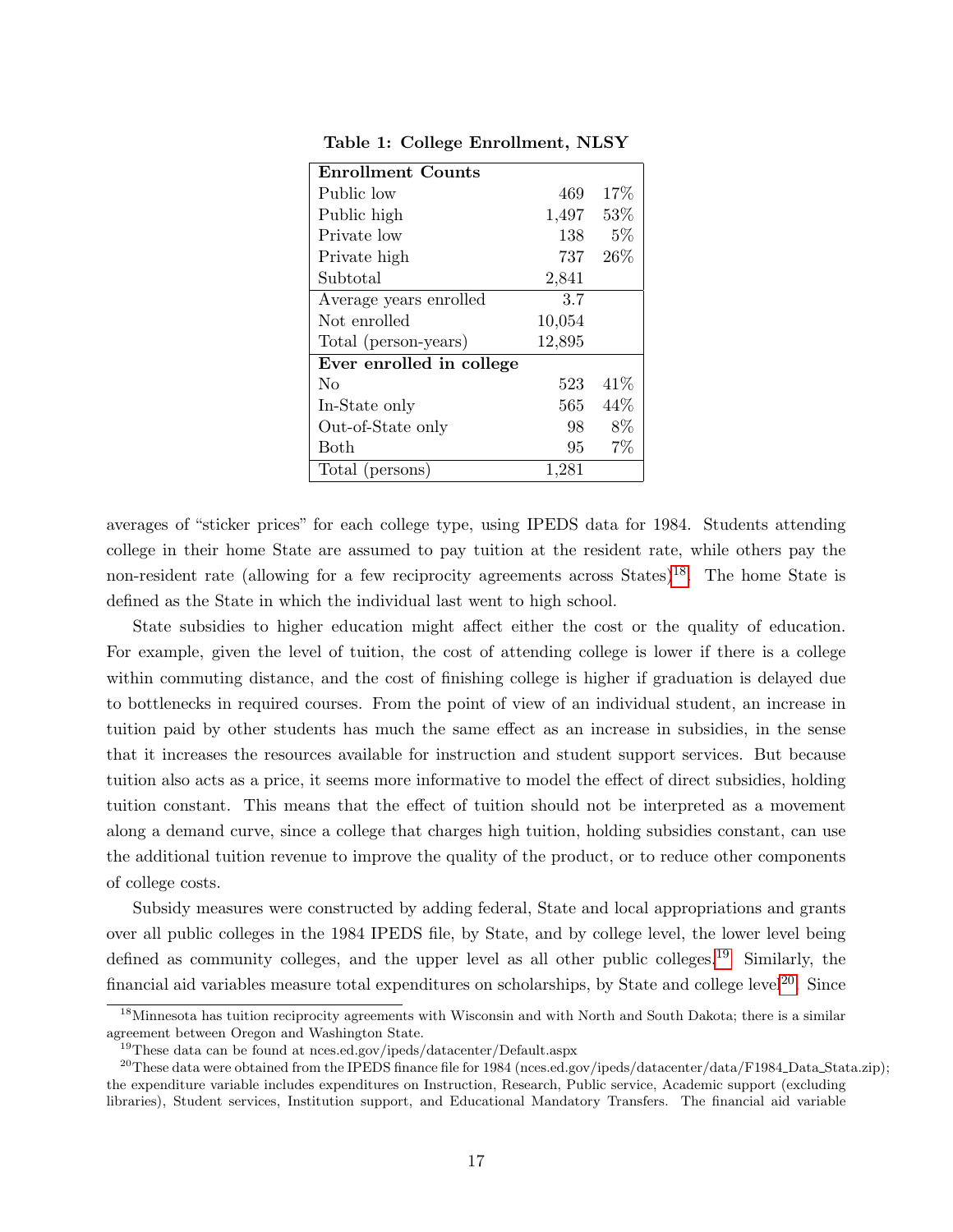|                                              | Mean   | S.D.  | Min                         | Max    |  |  |
|----------------------------------------------|--------|-------|-----------------------------|--------|--|--|
| Earnings (\$1983)                            |        |       |                             |        |  |  |
| High School (age 20)                         | 7,856  | 871   | 5,824                       | 10,196 |  |  |
| Some College (age 22)                        | 9,966  | 982   | 7,451                       | 11,809 |  |  |
| College Graduate (age 24)                    | 13,984 | 1,271 | 9,345                       | 16,174 |  |  |
| Tuition                                      |        |       |                             |        |  |  |
| Public, low, Resident                        | 663    | 280   | 86                          | 1,422  |  |  |
| Public, low, Nonresident                     | 1,830  | 738   | 555                         | 3,742  |  |  |
| Public, low, Resident                        | 1,224  | 398   | 471                         | 2,553  |  |  |
| Public, high, Nonesident                     | 3,166  | 903   | 1,532                       | 6,181  |  |  |
| Private, Low                                 | 3,767  | 927   | 1,438                       | 5,749  |  |  |
| Private, High                                | 5,197  | 1,765 | 1,518                       | 9,166  |  |  |
| <b>Expenditure</b> (per potential student)   |        |       |                             |        |  |  |
| Public, low                                  | 111    | 92    | 13                          | 402    |  |  |
| Public, high                                 | 679    | 252   | 227                         | 1,474  |  |  |
| Private, Low                                 | 54     | 53    | $\mathcal{D}_{\mathcal{L}}$ | 311    |  |  |
| Private, High                                | 218    | 224   | $\overline{2}$              | 898    |  |  |
| <b>Financial Aid</b> (per potential student) |        |       |                             |        |  |  |
| Public, low                                  | 13.0   | 8.8   | 2.8                         | 41.0   |  |  |
| Public, high                                 | 51.6   | 24.8  | 16.3                        | 149.3  |  |  |
| Private, Low                                 | 13.1   | 10.9  | 0.7                         | 59.2   |  |  |
| Private, High                                | 33.2   | 30.5  | 0.1                         | 136.3  |  |  |

<span id="page-17-0"></span>Table 2: Wage Differentials and College Costs

these expenditure aggregates involve populations of very different sizes, the expenditure and financial aid figures are divided by the number of potential students, measured as the number of high school graduates in the State aged 22-36 in the 1990 Census. Summary statistics are shown in Table [2](#page-17-0)

#### 5.1.2 College Choices

As is well known, there is a very strong relationship between college choices and parental education levels. For the sample used here, this relationship is summarized in Table [3,](#page-18-0) for low-ability and highability students, where the ability measure is an indicator of whether the AFQT percentile score is above or below the median in the full sample (which is 63).

For example, if both parents went to college, there is a 52% chance that their sons will graduate from college, and this rises to 64% if the son is in the top half of the distribution of AFQT scores. There is also a strong relationship between AFQT scores and college choices, but note that sons whose parents went to college are much more likely to have high AFQT scores.

Transition rates for the NLSY sample are shown in Table [4.](#page-18-1) These are treated as transition probabilities, and held fixed when the the model is estimated.

includes Scholarships (unrestricted) and Scholarships (restricted).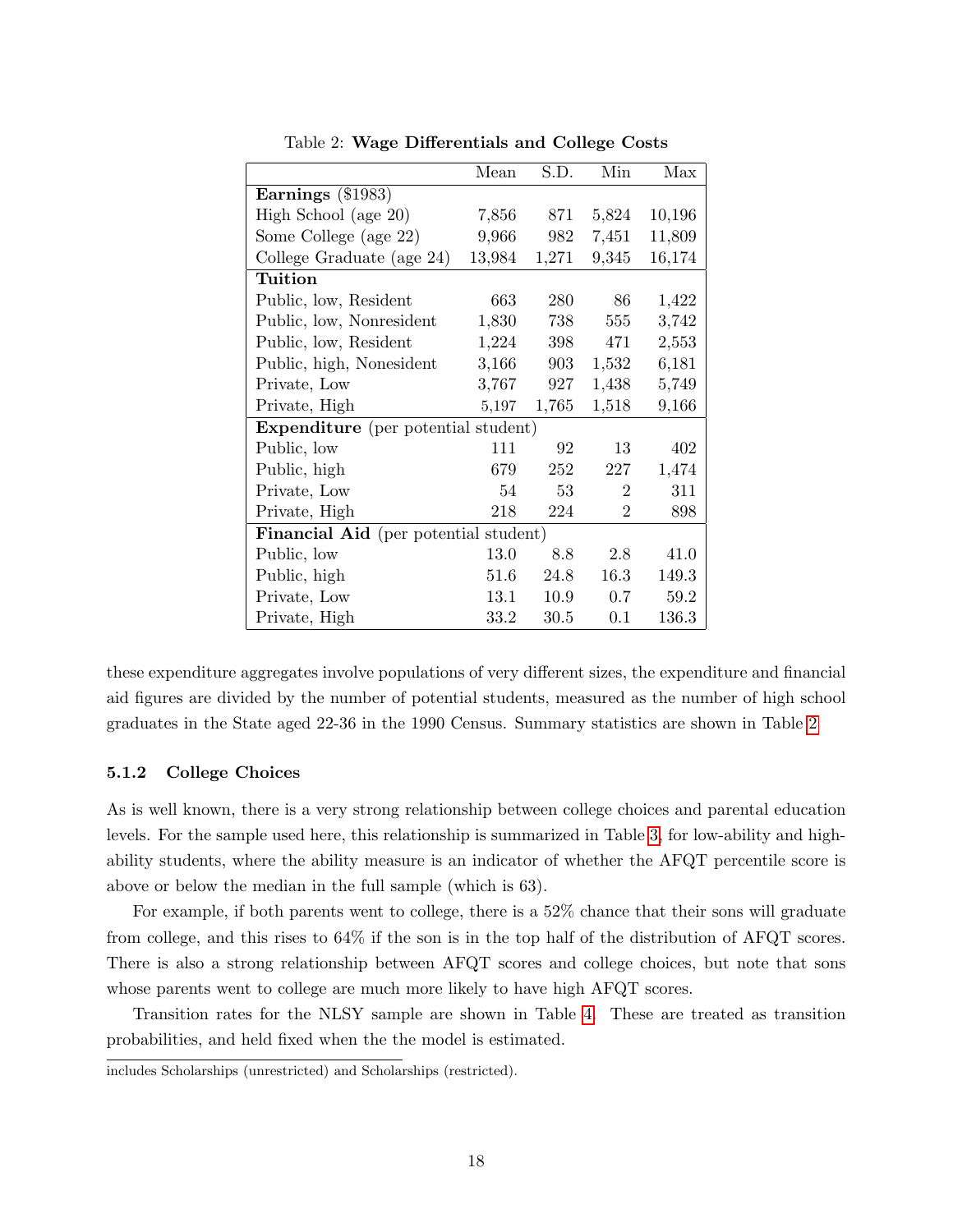| <b>Neither Parent went to College</b> |             |                                     |         |       |  |  |  |  |
|---------------------------------------|-------------|-------------------------------------|---------|-------|--|--|--|--|
|                                       | High School | Some College                        | College | Total |  |  |  |  |
| Years                                 | $12 - 13$   | 14-15                               | $16+$   |       |  |  |  |  |
| Low Ability                           | 375         | 33                                  | 34      | 442   |  |  |  |  |
|                                       | 84.8%       | 7.5%                                | 7.7%    | 62.3% |  |  |  |  |
| <b>High Ability</b>                   | 128         | 56                                  | 84      | 268   |  |  |  |  |
|                                       | 47.8%       | 20.9%                               | 31.3%   | 37.7% |  |  |  |  |
| Total                                 | 503         | 89                                  | 118     | 710   |  |  |  |  |
|                                       | 70.8%       | 12.5%                               | 16.6%   |       |  |  |  |  |
|                                       |             | <b>Both Parents went to College</b> |         |       |  |  |  |  |
| Low Ability                           | 41          | 19                                  | 19      | 79    |  |  |  |  |
|                                       | 51.9%       | 24.1%                               | 24.1%   | 29.7% |  |  |  |  |
| <b>High Ability</b>                   | 24          | 44                                  | 119     | 187   |  |  |  |  |
|                                       | 12.8%       | 23.5%                               | 63.6%   | 70.3% |  |  |  |  |
| Total                                 | 65          | 63                                  | 138     | 266   |  |  |  |  |
|                                       | 24.4%       | 23.7%                               | 51.9%   |       |  |  |  |  |

<span id="page-18-0"></span>Table 3: Ability, Parents' Education and Schooling

<span id="page-18-1"></span>Table 4: College Transition Rates

|         |                      |                | Low AFQT  |                | High AFQT |           |  |
|---------|----------------------|----------------|-----------|----------------|-----------|-----------|--|
|         | <b>Initial Grade</b> |                | $12 - 13$ | 14-15          | $12 - 13$ | $14 - 15$ |  |
|         | e                    |                | $\cup$    |                | $\cup$    |           |  |
|         | Next Grade           |                | $14 - 15$ | 16             | 14-15     | 16        |  |
|         | $\epsilon$           |                |           | $\overline{2}$ |           | 2         |  |
|         |                      | ξ              |           |                |           |           |  |
| Public  | Lower-Tier           | 1              | 24.4%     | 12.8%          | 32.9%     | 6.3%      |  |
| Public  | Upper-Tier           | $\overline{2}$ | 45.1%     | 35.6%          | 56.7%     | 34.6%     |  |
| Private | Lower-Tier           | 3              | 44.4%     | 18.2%          | 62.9%     | 41.7%     |  |
| Private | Upper-Tier           | 4              | 41.3%     | 29.5%          | 57.5%     | 35.7%     |  |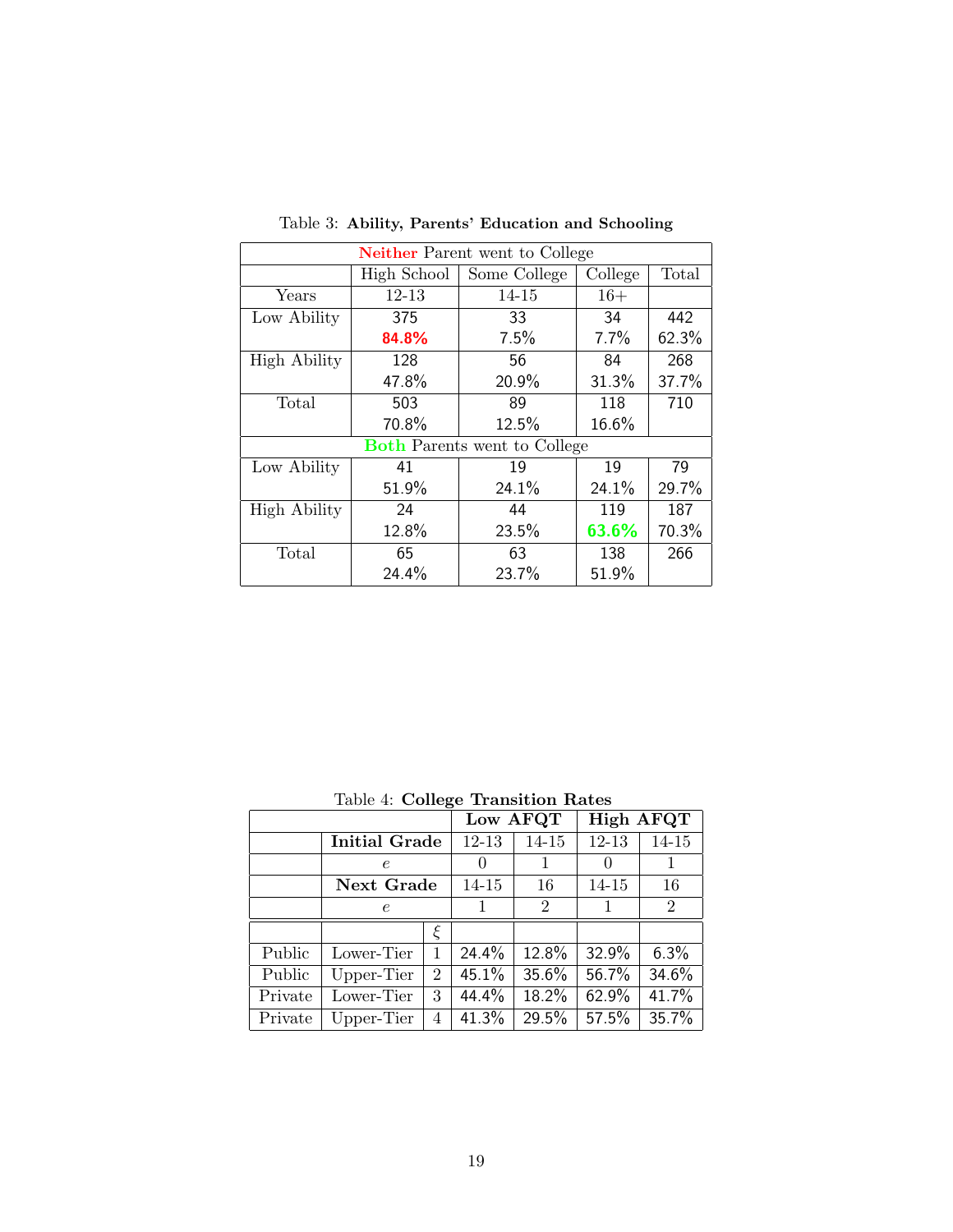#### 5.2 College Choices and Migration

Table [5](#page-20-0) gives the main empirical results. The parameters of the wage process are estimated sepa-rately, using the most recent data (including the biennial interviews)<sup>[21](#page-19-0)</sup>; these parameters, which are shown in the right panel of Table [5,](#page-20-0) are treated as known when estimating the other parameters gov-erning college choice and migration decisions<sup>[22](#page-19-1)</sup>. The estimates of the parameters governing migration decisions are similar to the estimates in [Kennan and Walker](#page-27-0) [\(2011\)](#page-27-0). The estimated income coefficient in this model reflects both migration and college choice decisions; as in the migration model, the effect is highly significant. Ability and parental education levels have strong effects on college costs (as would be expected, given the data in Table [3\)](#page-18-0). The estimated moving costs are decreasing in the level of education, reflecting the positive relationship between education and migration rates in the data. The value of  $\kappa$  indicates that migration decisions are substantially less predictable the enrollment decisions.

<span id="page-19-1"></span><span id="page-19-0"></span> $\frac{21}{\text{The wage unit}}$  is \$10,000 (at 1983prices).

 $^{22}$ Surprisingly, the direct effect of the (binary) AFQT score is very weak (conditional on the education level). Ability is of course strongly correlated with earnings, but the estimated earnings process attributes this almost entirely to a strong relationship between ability and educational attainment.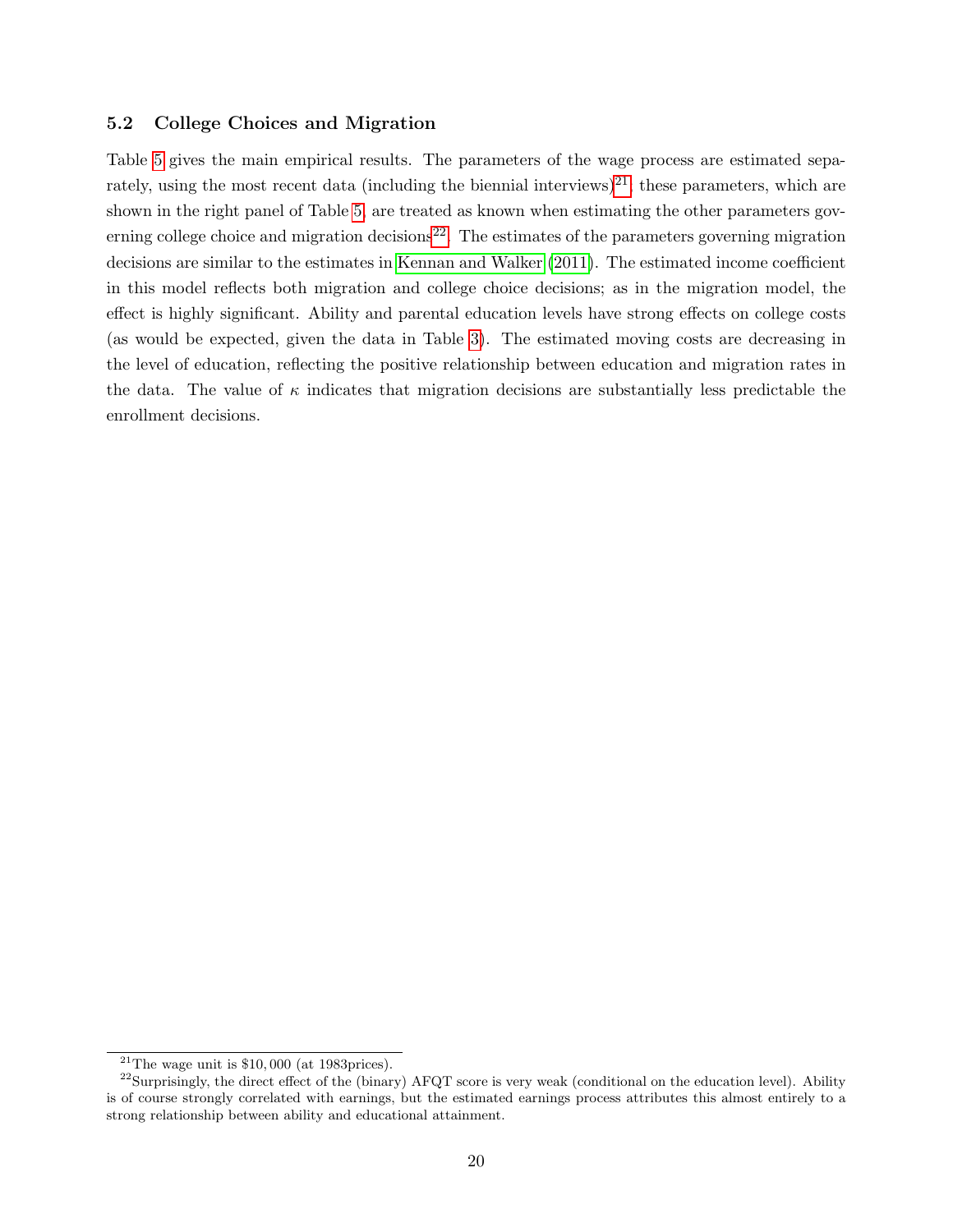| <b>Utility Parameters</b>         |                |                |                         |  |  |  |  |
|-----------------------------------|----------------|----------------|-------------------------|--|--|--|--|
|                                   |                | $\hat{\theta}$ | $\hat{\sigma}_{\theta}$ |  |  |  |  |
| Moving Cost: HS                   | $\gamma_0(1)$  | 4.427          | 0.273                   |  |  |  |  |
| Moving Cost: SC                   | $\gamma_0(2)$  | 3.864          | 0.294                   |  |  |  |  |
| Moving Cost: CG                   | $\gamma_0(3)$  | 3.555          | 0.304                   |  |  |  |  |
| Distance                          | $\gamma_1$     | 0.353          | 0.064                   |  |  |  |  |
| Adjacent Location                 | $\gamma_2$     | 0.930          | 0.084                   |  |  |  |  |
| Home Premium                      | $\alpha^H$     | 0.130          | 0.007                   |  |  |  |  |
| Previous Location                 | $\gamma_3$     | 2.267          | 0.115                   |  |  |  |  |
| Age effect (moving cost)          | $\gamma_4$     | 0.094          | 0.011                   |  |  |  |  |
| Population                        | $\gamma_5$     | 0.864          | 0.065                   |  |  |  |  |
| Climate                           | $\alpha_2$     | 0.010          | 0.003                   |  |  |  |  |
| Income                            | $\alpha_1$     | 0.100          | 0.010                   |  |  |  |  |
| Disutility, college: Pub lo       | $\delta_0(1)$  | 0.422          | 0.089                   |  |  |  |  |
| Disutility, college: Pub hi       | $\delta_0(2)$  | $-0.146$       | 0.131                   |  |  |  |  |
| Disutility, college: Pvt lo       | $\delta_0(3)$  | 0.956          | 0.183                   |  |  |  |  |
| Disutility, college: Pvt hi       | $\delta_0(4)$  | 0.380          | 0.143                   |  |  |  |  |
| Age effect (college cost)         | $\delta_8$     | 0.131          | 0.013                   |  |  |  |  |
| Nonpecuniary value, SC            | $\alpha_0(1)$  | $-0.175$       | 0.025                   |  |  |  |  |
| Nonpecuniary value, CG            | $\alpha_0(2)$  | $-0.256$       | 0.045                   |  |  |  |  |
| Mother's education                | $\delta_5$     | 0.003          | 0.023                   |  |  |  |  |
| Father's education                | $\delta_6$     | 0.175          | 0.029                   |  |  |  |  |
| Family Income                     | $\delta_7$     | 0.084          | 0.022                   |  |  |  |  |
| Ability effect on cost            | $\delta_3$     | 0.461          | 0.054                   |  |  |  |  |
| Ability × upper tier              | $\delta_4$     | 0.237          | 0.036                   |  |  |  |  |
| Spend/Student: Pub lo             | $\delta_2(1)$  | 14.774         | 2.050                   |  |  |  |  |
| Spend/Student: Pub hi             | $\delta_2(2)$  | 0.141          | 0.450                   |  |  |  |  |
| Spend/Student: Pvt lo             | $\delta_2(3)$  | $-6.499$       | 13.772                  |  |  |  |  |
| Spend/Student: Pvt hi             | $\delta_2(4)$  | 4.962          | 1.770                   |  |  |  |  |
| Tuition: Public lo                | $\delta_1(1)$  | 1.021          | 0.255                   |  |  |  |  |
| Tuition: Public hi                | $\delta_1(2)$  | 1.295          | 0.162                   |  |  |  |  |
| Tuition: Private lo               | $\delta_1$ (3) | $-0.783$       | 0.276                   |  |  |  |  |
| Tuition: Private hi               | $\delta_1(4)$  | 0.057          | 0.135                   |  |  |  |  |
| Financial Aid: Pub lo             | $\delta_9(1)$  | 5.480          | 19.544                  |  |  |  |  |
| Financial Aid: Pub hi             | $\delta_9(2)$  | $-1.935$       | 5.880                   |  |  |  |  |
| Financial Aid: Pvt lo             | $\delta_9(3)$  | 88.781         | 54.527                  |  |  |  |  |
| Financial Aid: Pvt hi             | $\delta_9(4)$  | $-14.863$      | 12.836                  |  |  |  |  |
| $\text{Ablity} \times \text{aid}$ | $\delta_{10}$  | 27.379         | 5.206                   |  |  |  |  |
| Mother-ed×aid                     | $\delta_{11}$  | 26.920         | 5.128                   |  |  |  |  |
| Father-ed×aid                     | $\delta_{12}$  | $-1.936$       | 4.374                   |  |  |  |  |
| Family income×aid                 | $\delta_{13}$  | $-2.437$       | 4.063                   |  |  |  |  |
| Enroll/migrate shocks             | $\kappa$       | 0.337          | 0.033                   |  |  |  |  |
| Loglikelihood                     |                | $-22770.3$     |                         |  |  |  |  |

<span id="page-20-0"></span>Table 5: College Location Choice and Migration, White Males

|                   | <b>Wage Parameters</b> |                         |              |                         |          |                         |  |  |
|-------------------|------------------------|-------------------------|--------------|-------------------------|----------|-------------------------|--|--|
|                   | High School            |                         | Some College |                         | College  |                         |  |  |
|                   | $\theta$               | $\hat{\sigma}_{\theta}$ | $\theta$     | $\hat{\sigma}_{\theta}$ | $\theta$ | $\hat{\sigma}_{\theta}$ |  |  |
| Peak Wage         | 1.752                  | 0.013                   | 2.393        | 0.047                   | 2.666    | 0.061                   |  |  |
| Age at Peak       | 38.579                 | 0.350                   | 47.282       | 1.404                   | 52.832   | 1.370                   |  |  |
| Curvature         | 1.185                  | 0.046                   | 0.850        | 0.088                   | 0.954    | 0.075                   |  |  |
| AFQT              | 0.097                  | 0.021                   | $-0.188$     | 0.043                   | 0.083    | 0.036                   |  |  |
| Location match    | 0.389                  | 0.008                   | 0.772        | 0.021                   | 0.815    | 0.015                   |  |  |
| Transient s.d. 1  | 0.524                  | 0.002                   | 0.676        | 0.006                   | 0.672    | 0.005                   |  |  |
| Transient s.d. 2  | 2.005                  | 0.009                   | 2.900        | 0.036                   | 3.639    | 0.033                   |  |  |
| Individual Effect |                        | 1.011                   |              |                         | 0.010    |                         |  |  |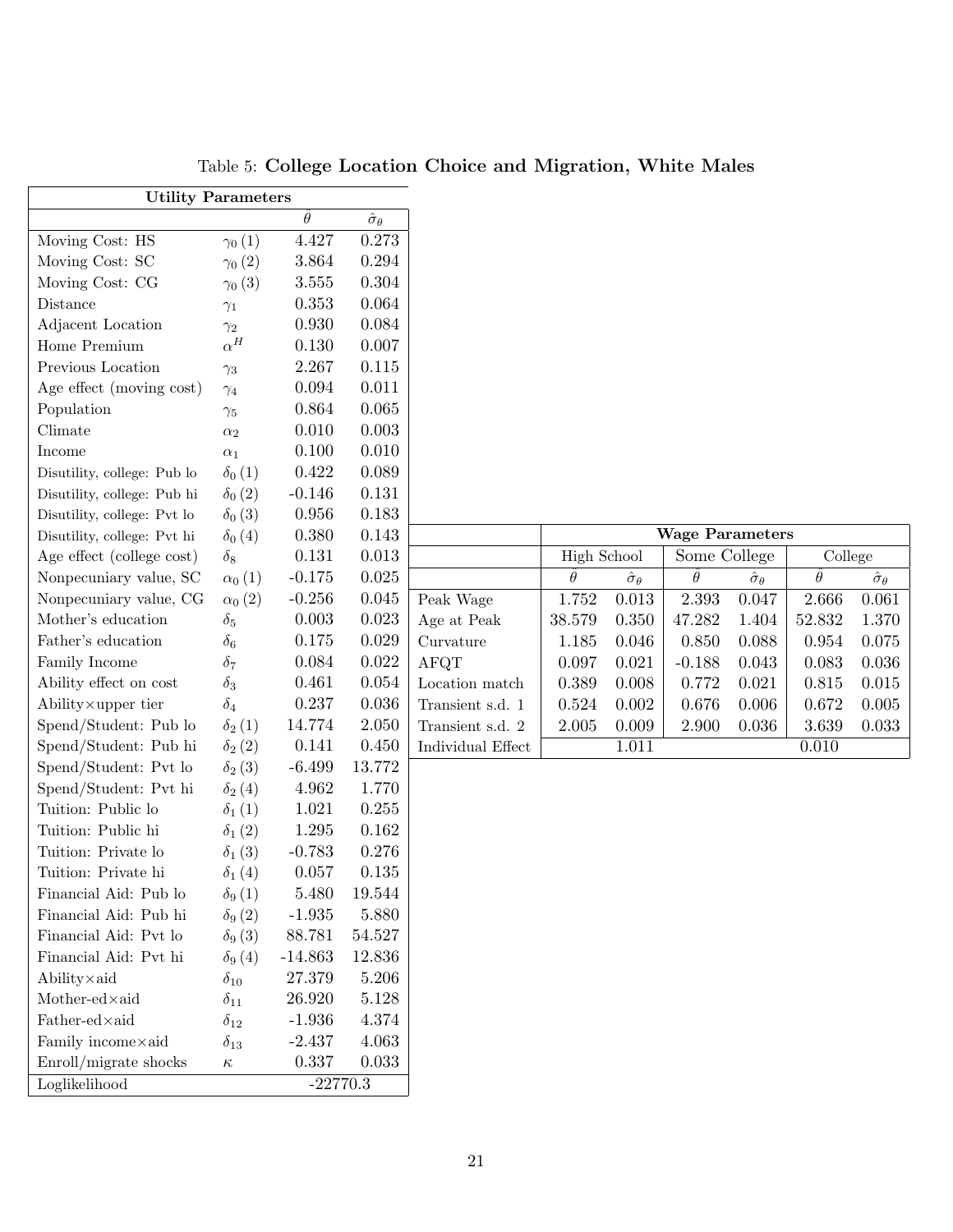For public colleges, higher tuition has a strong negative effect on enrollment, and expenditure per (potential) student has a positive effect, and these effects are stronger for community colleges that for other public colleges. There is considerable variation in tuition levels for private colleges, but since this variation is not determined at the State level, the effect of differences in private college tuition cannot easily be inferred from location choices, as is done here for public colleges.

## 6 Effects of Changes in Tuition Levels and State Expenditures

The results in Table [5](#page-20-0) indicate that college enrollment decisions are affected by tuition and expenditure and financial aid levels, while expected income differences affect both enrollment and migration decisions. This raises the question of whether changes in State policies regarding tuition and expenditures have long-term effects on the educational composition of the State's labor force, as opposed to transient effects that are undone by migration, as suggested by [Bound et al.](#page-26-7) [\(2004\)](#page-26-7). The main point of the model is that it can answer questions of this kind.

Suppose for example that Michigan reduces tuition, or increases expenditures. The effects of such changes are presumably small for high school graduates in Alaska or Louisiana, but perhaps not so small for students from Michigan, or neighboring States. Moreover, the effects depend on individual characteristics. The model has 800 types, classified by State, and by binary measures of ability, family income, and parental education. In order to estimate the effects of changes in college costs (or wages) it is necessary to use the value functions for each of these types to compute the responses for each type, and then construct a suitably weighted average over types. The main complication here is that parental education and family income vary considerably across States. In order to deal with this, data from the 1970 Census were used to identify households with children aged  $5 - 13$ (corresponding to the ages of the individuals in the NLSY data), and the family income and parental education data for these children were then tabulated, by State. Results of these tabulations for large states are shown in Table [6,](#page-22-0) and the cross-State dispersion in parental education and family income is shown in Figure [7.](#page-22-1)[23](#page-21-0)

The evolution of the population distribution in the model is computed by iterating the transition matrix of the Markov chain on the state space. The model specifies choice probabilities  $\rho(a, x)$ , where x is the state vector, and a is the choice variable; the next state  $x'$  is then determined by the transition probabilities  $q(x, a, x')$ . There is a frequency distribution  $p(x)$  over current states, and the model implies a transition matrix T from  $p(x)$  to  $p'(x)$  given by

$$
T(p)(x) = \sum_{t \in X} p(t) \sum_{a \in A} \rho(a, t) q(t, a, x)
$$

The effects of changes in the policy variables are computed by first iterating the transition matrix implied by the values of the policy variables used in the estimation, and then doing the same thing

<span id="page-21-0"></span> $^{23}$ It is assumed that the proportion of high-ability types is the same in all States.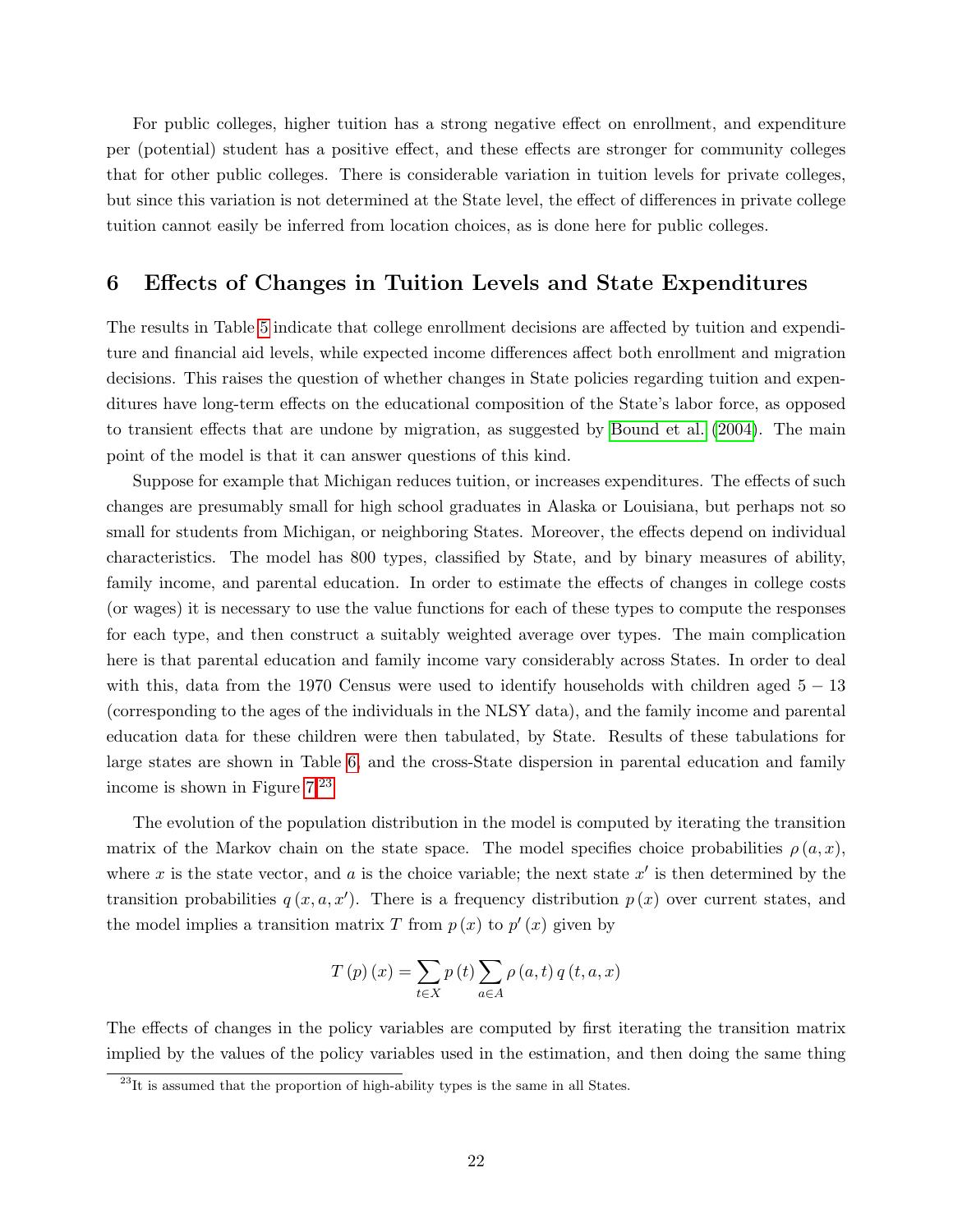| rable 0. I di chial Equeduloni. Edi ge Diales                |       |        |         |          |          |  |  |  |  |
|--------------------------------------------------------------|-------|--------|---------|----------|----------|--|--|--|--|
| Parental Education and Family Income by State                |       |        |         |          |          |  |  |  |  |
| Parents of NLSY79 Cohort                                     |       |        |         |          |          |  |  |  |  |
| Neither<br>Mother only<br>Both<br>High Income<br>Father only |       |        |         |          |          |  |  |  |  |
| California                                                   | 57.3% | 17.7%  | 8.0%    | $17.1\%$ | $56.1\%$ |  |  |  |  |
| Florida                                                      | 63.9% | 15.3%  | $7.2\%$ | $13.6\%$ | 48.8%    |  |  |  |  |
| Illinois                                                     | 65.8% | 14.1\% | $6.1\%$ | 14.0%    | 60.1\%   |  |  |  |  |
| Massachusetts                                                | 63.4% | 15.7%  | $6.7\%$ | 14.1\%   | 56.6%    |  |  |  |  |
| Michigan                                                     | 69.7% | 13.4%  | $5.6\%$ | 11.3%    | 62.0%    |  |  |  |  |
| New York                                                     | 63.4% | 15.8%  | $6.1\%$ | 14.6%    | 56.7%    |  |  |  |  |
| Pennsylvania                                                 | 73.3% | 13.3%  | $4.2\%$ | $9.2\%$  | 47.3%    |  |  |  |  |
| Texas                                                        | 68.1% | 13.6%  | $5.2\%$ | 13.1\%   | 41.3%    |  |  |  |  |
| Wisconsin                                                    | 69.8% | 12.3%  | $6.3\%$ | 11.6%    | 54.8%    |  |  |  |  |
| U.S.                                                         | 66.9% | 13.9%  | $6.1\%$ | 13.0%    | 50.0%    |  |  |  |  |

<span id="page-22-0"></span>Table 6: Parental Education: Large States

Note: The first four columns show the proportion of parents who attended college. The last column shows the proportion of households with income above the national median.



<span id="page-22-1"></span>Figure 7: Parental Education and Family Income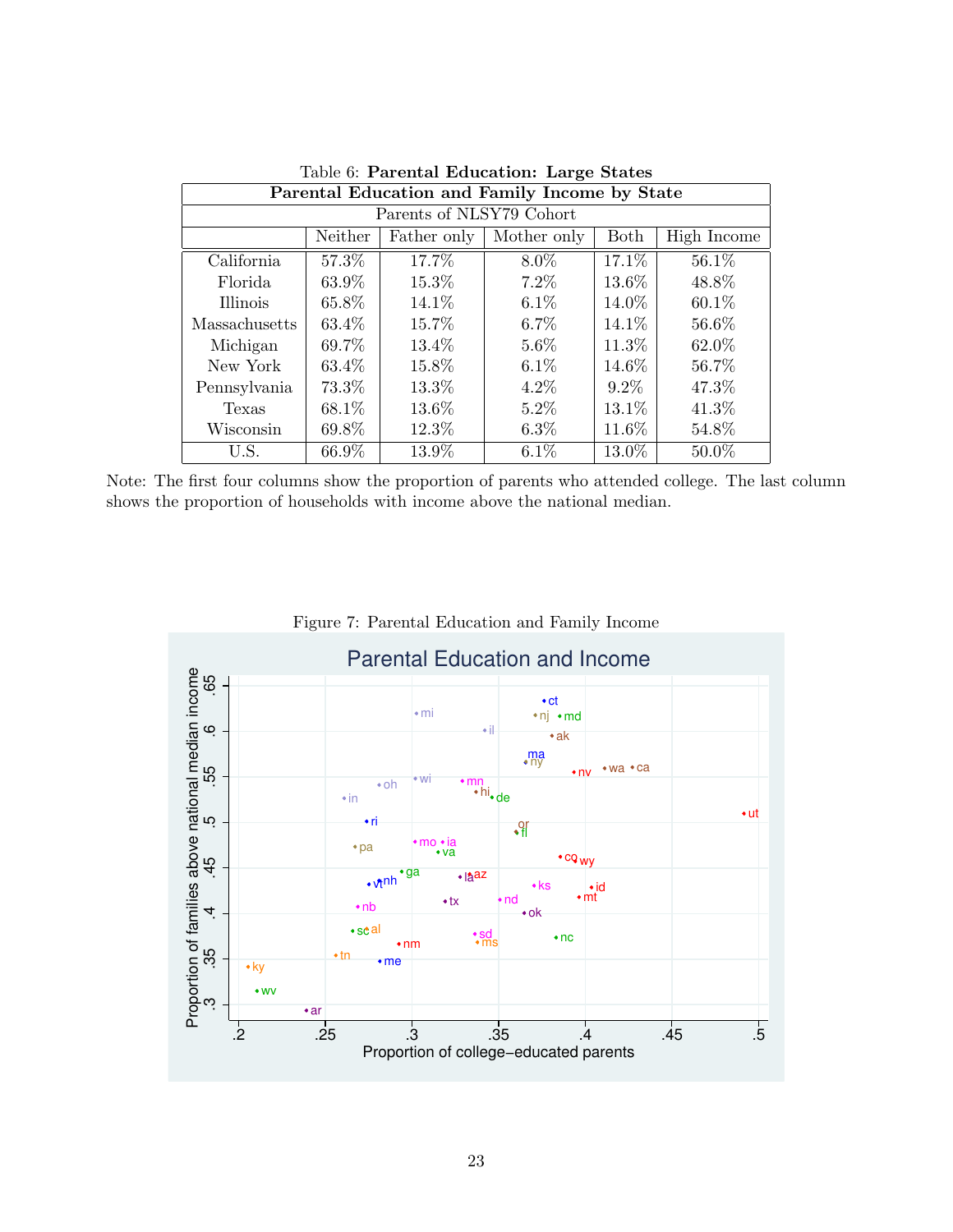for the new values of the policy variables, and comparing the population distributions.<sup>[24](#page-23-0)</sup>.

|                   |              |            |                         |             | Population at Age 36 |              |             |  |
|-------------------|--------------|------------|-------------------------|-------------|----------------------|--------------|-------------|--|
|                   |              |            | <b>Current Location</b> |             | <b>Home Location</b> |              |             |  |
| <b>Increase</b>   | $(20\%)$     | Graduates  | Some College            | High School | Graduates            | Some College | High School |  |
| Tuition           | Michigan     | $-6.5\%$   | $0.0\%$                 | $3.9\%$     | -7.3 $\%$            | $-0.1\%$     | $4.1\%$     |  |
|                   | not Michigan | $-0.09\%$  | $0.01\%$                | $0.04\%$    | $-0.02\%$            | $0.02\%$     | $0.01\%$    |  |
| Expenditure       | Michigan     | $0.8\%$    | $1.3\%$                 | $-0.9\%$    | $0.9\%$              | $1.5\%$      | $-1.0\%$    |  |
|                   | not Michigan | $0.010\%$  | $0.017\%$               | $-0.009\%$  | $0.001\%$            | $0.004\%$    | $-0.002\%$  |  |
| Decrease $(20\%)$ |              |            |                         |             |                      |              |             |  |
| Tuition           | Michigan     | $7.0\%$    | -0.2 $\%$               | $-4.1\%$    | $7.8\%$              | $0.0\%$      | $-4.3\%$    |  |
|                   | not Michigan | $0.10\%$   | $-0.01\%$               | $-0.04\%$   | $0.03\%$             | $-0.02\%$    | $-0.01\%$   |  |
| Expenditure       | Michigan     | $-0.7\%$   | -1.2 $\%$               | $0.8\%$     | $-0.8\%$             | $-1.3\%$     | $0.9\%$     |  |
|                   | not Michigan | $-0.010\%$ | $-0.016\%$              | $0.008\%$   | $-0.001\%$           | $-0.004\%$   | $0.002\%$   |  |

<span id="page-23-1"></span>Table 7: Effects of Policy Changes: Michigan

Some illustrative results are shown in Table [7,](#page-23-1) taking Michigan as an example; results for some other large States are shown in Tables [8](#page-24-0) and [9.](#page-24-1) The population distributions over locations and educational attainment are compared at age 36. The tables show (roughly symmetric) changes in the proportions of college-educated men, classified alternatively by current location and by home location. The tuition effects are substantially larger than the expenditure effects, although expenditure changes do seem to influence the number of people who have some college education, without much effect on the number of graduates (which is consistent with the coefficient estimates in Table [5\)](#page-20-0). The most striking result is that, contrary to the findings in Bound et al. (2004), changes in the policy variables have substantial long-term effects on the educational composition of the local population many years after the fact, despite some leakage due to migration.

The tuition effects shown in Table [8](#page-24-0) are quite large. The estimated effects vary considerably across States, and this is also true for the expenditure effects. To some extent this variation arises because a 20% change in tuition or expenditure levels corresponds to different dollar amounts, depending on the initial level. But there is still considerable cross-State variation even if the changes are rescaled to represent equal dollar amounts in each State.

The contrast between the findings here and the results in [Bound et al.](#page-26-7) [\(2004\)](#page-26-7) provides a nice illustration of the difference between structural and so-called "reduced form"empirical models. [Bound](#page-26-7) [et al.](#page-26-7) [\(2004\)](#page-26-7) found a fairly weak relationship between flows of new college graduates and subsequent stocks of graduates in the labor force at the State level, suggesting that there is relatively little scope for State policies that aim to increase the proportion of college graduates in the State labor force by investing more in the State's public colleges. The interpretation of this finding is that increases in the flow of college graduates generated by tuition reductions or expenditure increases in the State do not have much effect on long-term stocks because workers are mobile (and college graduates are

<span id="page-23-0"></span> $^{24}$ Note that there is no need to simulate actual choices, so there is no simulation error in these calculations (aside from rounding errors arising from repeated multiplication of large probability matrices that have some very small elements associated with very unlikely choices).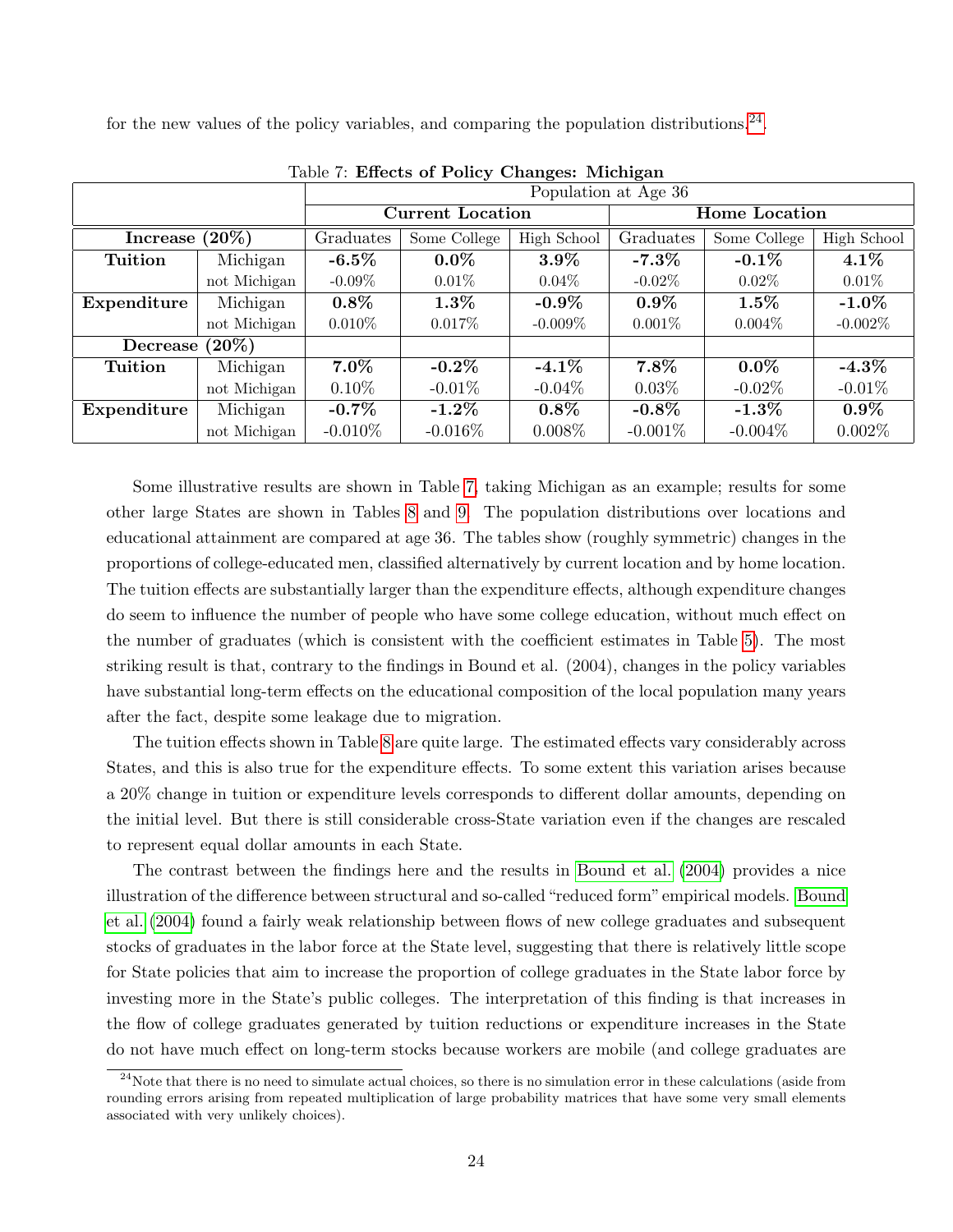|               | Population at Age 36 |                  |                          |         |               |             |  |  |
|---------------|----------------------|------------------|--------------------------|---------|---------------|-------------|--|--|
|               |                      | Current Location |                          |         | Home Location |             |  |  |
|               | Graduates            | Some College     | High School<br>Graduates |         | Some College  | High School |  |  |
| California    | $2.6\%$              | $-0.9\%$         | $-2.1\%$                 | $2.7\%$ | $-1.0\%$      | $-2.3\%$    |  |  |
| Florida       | $3.0\%$              | $-0.3\%$         | $-2.2\%$                 | $3.6\%$ | $-0.3\%$      | $-2.6\%$    |  |  |
| Illinois      | $5.1\%$              | $-0.4\%$         | $-3.4\%$                 | $6.0\%$ | $-0.3\%$      | $-3.7\%$    |  |  |
| Massachusetts | $2.4\%$              | $-0.4\%$         | $-1.8\%$                 | $2.6\%$ | $-0.3\%$      | $-2.0\%$    |  |  |
| Michigan      | $7.0\%$              | $-0.2\%$         | $-4.1\%$                 | 7.8%    | $0.0\%$       | $-4.3\%$    |  |  |
| New York      | $4.1\%$              | $-0.3\%$         | $-3.3\%$                 | $4.5\%$ | $-0.2\%$      | $-3.6\%$    |  |  |
| Pennsylvania  | $7.5\%$              | $0.1\%$          | $-3.8\%$                 | $9.1\%$ | $0.3\%$       | $-4.1\%$    |  |  |
| Texas         | 1.9%                 | $-0.1\%$         | $-1.5\%$                 | $2.1\%$ | $-0.1\%$      | $-1.6\%$    |  |  |
| Wisconsin     | $5.1\%$              | $-0.1\%$         | $-3.2\%$                 | 5.7%    | $0.0\%$       | $-3.4\%$    |  |  |

<span id="page-24-0"></span>Table 8: Effects of Tuition Reductions<br>(20%)

<span id="page-24-1"></span>Table 9: Effects of Increases in Expenditures( $20\%)$ 

|               | Population at Age 36 |                  |             |           |               |             |  |  |
|---------------|----------------------|------------------|-------------|-----------|---------------|-------------|--|--|
|               |                      | Current Location |             |           | Home Location |             |  |  |
|               | Graduates            | Some College     | High School | Graduates | Some College  | High School |  |  |
| California    | 1.7%                 | $5.3\%$          | $-3.9\%$    | 1.9%      | 5.8%          | $-4.3\%$    |  |  |
| Florida       | $2.4\%$              | $6.2\%$          | $-4.0\%$    | $3.1\%$   | 7.5%          | $-5.0\%$    |  |  |
| Illinois      | $0.6\%$              | $1.2\%$          | $-0.8\%$    | $0.7\%$   | $1.3\%$       | $-0.9\%$    |  |  |
| Massachusetts | $0.1\%$              | $0.3\%$          | $-0.2\%$    | $0.2\%$   | $0.4\%$       | $-0.2\%$    |  |  |
| Michigan      | $0.8\%$              | $1.3\%$          | $-0.9\%$    | $0.9\%$   | $1.5\%$       | $-1.0\%$    |  |  |
| New York      | $0.4\%$              | $1.2\%$          | $-0.7\%$    | $0.5\%$   | $1.3\%$       | $-0.8\%$    |  |  |
| Pennsylvania  | $0.3\%$              | $0.3\%$          | $-0.2\%$    | $0.3\%$   | $0.3\%$       | $-0.2\%$    |  |  |
| Texas         | $0.3\%$              | $0.1\%$          | $-0.3\%$    | $0.3\%$   | $0.1\%$       | $-0.3\%$    |  |  |
| Wisconsin     | $0.3\%$              | $0.1\%$          | $-0.2\%$    | $0.3\%$   | $0.1\%$       | $-0.2\%$    |  |  |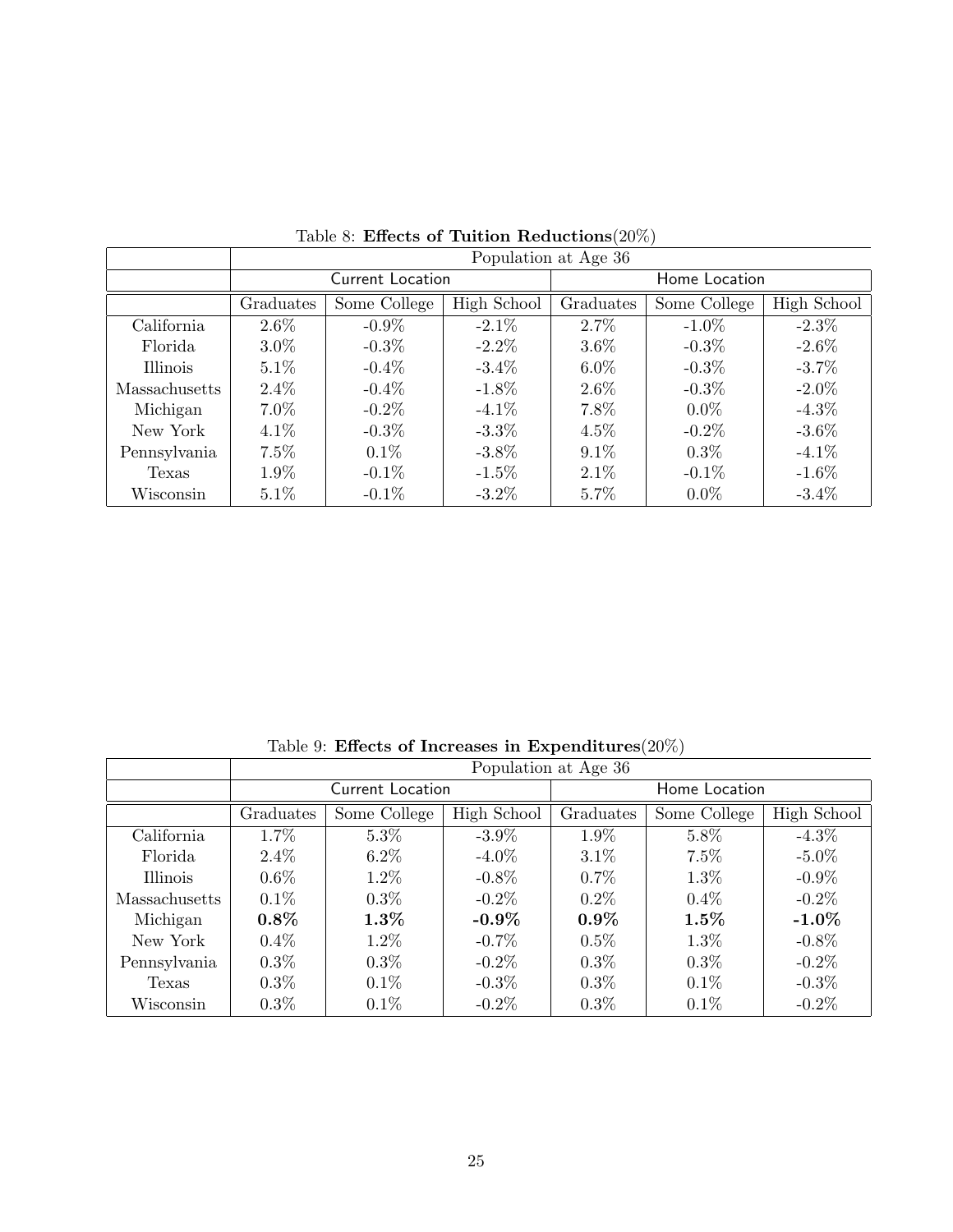particularly mobile). The problem with this interpretation is that there is no analysis of what caused the flow increase, and there are good reasons to expect that the proportion of the flow increase that "sticks" in the State is not invariant with respect to alternative causes of the increase. One example is that if the increased flow of new graduates was generated by attracting a lot of students from other States, then it is likely that many of these students would return home or move elsewhere after graduation, whereas an increase in the number of students from this State would be associated with a strong tendency to remain in the State after graduation. In contrast, the structural model considers specific policy changes, keeping track of the effects of these changes on the choices made by individuals who differ in various respects, and in particular allowing for migration decisions that are strongly affected by individuals' home locations. This gives much sharper conclusions, especially with respect to the leakage of college graduates due to migration. Indeed, the structural results indicate that the leakage due to migration is negligible.

# 7 Conclusion

The data indicate that there are strong economic incentives to migrate from low-wage to high-wage locations. Using a dynamic programming model of expected income maximization to quantify these incentives, it is found that they do in fact generate sizable supply responses in NLSY data. There are also big differences across States in the extent to which higher education is subsidized, and these State subsidies are apparently motivated to a large extent by a perceived interest in having a highly educated labor force. Given the finding that workers respond to migration incentives, it might be expected that State subsidies would have the intended effect, in the sense that States that provide more generous subsidies induce more people to go to college. It is then reasonable to conclude that even if some of these people subsequently move elsewhere, the costs of migration are such that most people will choose to stay, so that subsidies increase the level of human capital in the local labor force. The evidence presented here suggests that more generous subsidies actually do have significant effects on college enrollments, particularly when the subsidies take the form of tuition reductions. The strongest effects are found for community colleges, which are financed to a large extent by subsidies at the local level in many States. The model is used to quantify the effects of changes in subsidies and tuition in individual States. The main result is that the effects on the educational level of the local labor force are apparently long-lasting: the extent to which they are dissipated through migration is very slight.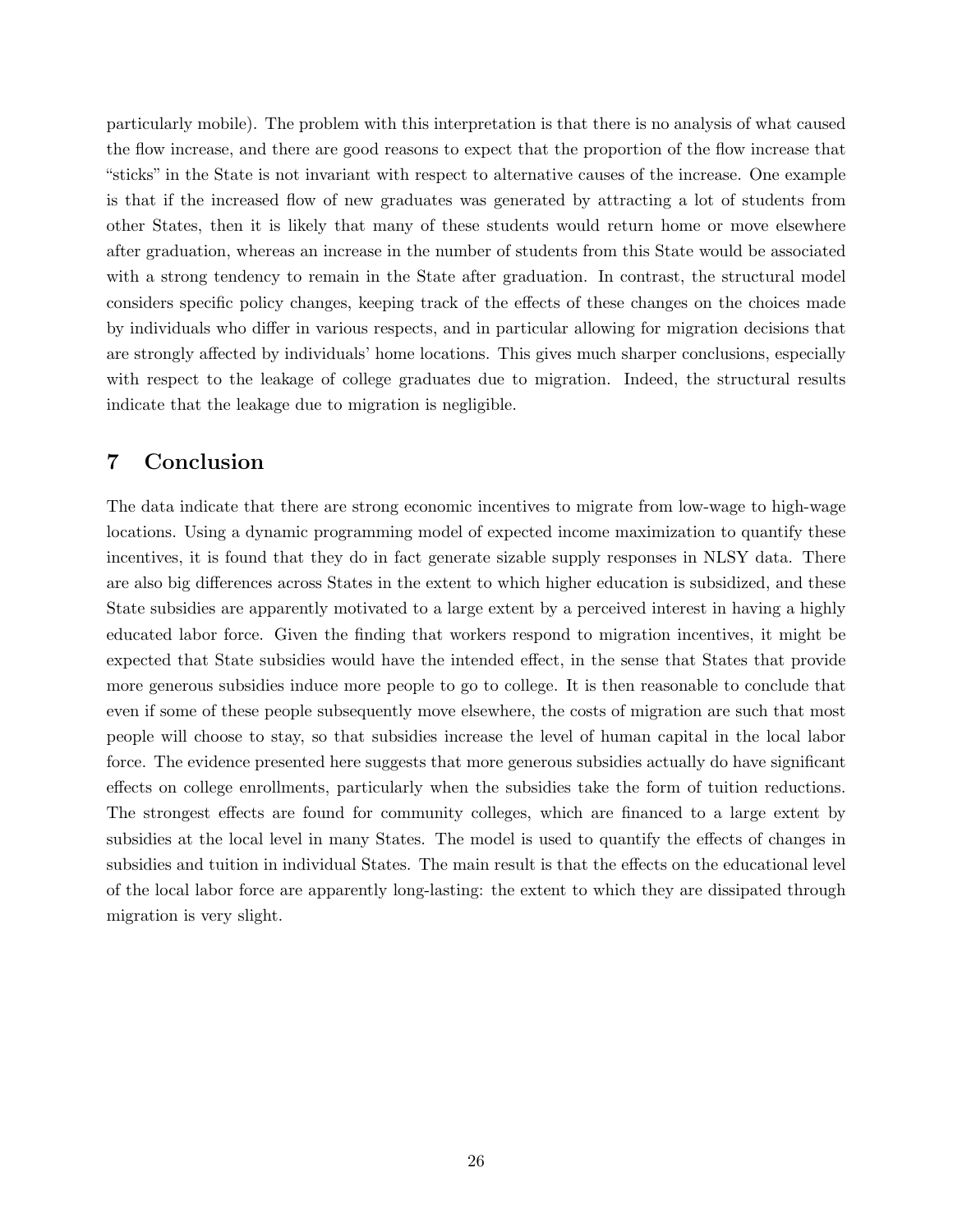# References

- <span id="page-26-13"></span>Agan, A. Y. (2014). Disaggregating the returns to college. Unpublished, Princeton University.
- <span id="page-26-11"></span>Aghion, P., Boustan, L., Hoxby, C., and Vandenbussche, J. (2009). The causal impact of education on economic growth: Evidence from the United States. Unpublished, Harvard University.
- <span id="page-26-1"></span>Bishop, K. C. (2008). A dynamic model of location choice and hedonic valuation. Unpublished, Washington University in St. Louis.
- <span id="page-26-12"></span>Börsch-Supan, A. (1990). On the compatibility of nested logit models with utility maximization. Journal of Econometrics, 43(3):373–388.
- <span id="page-26-7"></span>Bound, J., Groen, J., Kezdi, G., and Turner, S. (2004). Trade in university training: cross-state variation in the production and stock of college-educated labor. Journal of Econometrics, 121(1-2):143 – 173.
- <span id="page-26-9"></span>Card, D. and Krueger, A. B. (1992). Does school quality matter? returns to education and the characteristics of public schools in the united states. The Journal of Political Economy,  $100(1)$ :1– 40.
- <span id="page-26-8"></span>Card, D. and Lemieux, T. (2001). Dropout and enrollment trends in the postwar period: What went wrong in the 1970s? In Gruber, J., editor, An Economic Analysis of Risky Behavior Among Youth, pages 439–482. University of Chicago Press, Chicago.
- <span id="page-26-4"></span>Dynarski, S. (2000). Hope for whom? Financial aid for the middle class and its impact on college attendance. National Tax Journal, 53(3 Part 2):629–662.
- <span id="page-26-5"></span>Dynarski, S. M. (2003). Does aid matter? Measuring the effect of student aid on college attendance and completion. The American Economic Review, 93(1):279–288.
- <span id="page-26-0"></span>Gemici, A. (2011). Family migration and labor market outcomes. Unpublished, New York University.
- <span id="page-26-6"></span>Goldin, C. and Katz, L. F. (1999). The shaping of higher education: The formative years in the united states, 1890 to 1940. Journal of Economic Perspectives,  $13(1):37-62$ .
- <span id="page-26-10"></span>Groen, J. A. (2004). The effect of college location on migration of college-educated labor. Journal of Econometrics,  $121(1-2):125 - 142$ . Higher education (Annals issue).
- <span id="page-26-2"></span>Kane, T. J. (2006). Public intervention in post-secondary education. In Hanushek, E. and Welch, F., editors, Handbook of the Economics of Education, volume 2, pages 1369 – 1401. Elsevier Science, North-Holland, Amsterdam, New York and Oxford.
- <span id="page-26-3"></span>Kane, T. J. (2007). Evaluating the impact of the D.C. tuition assistance grant program. Journal of Human Resources, XLII(3):555-582.